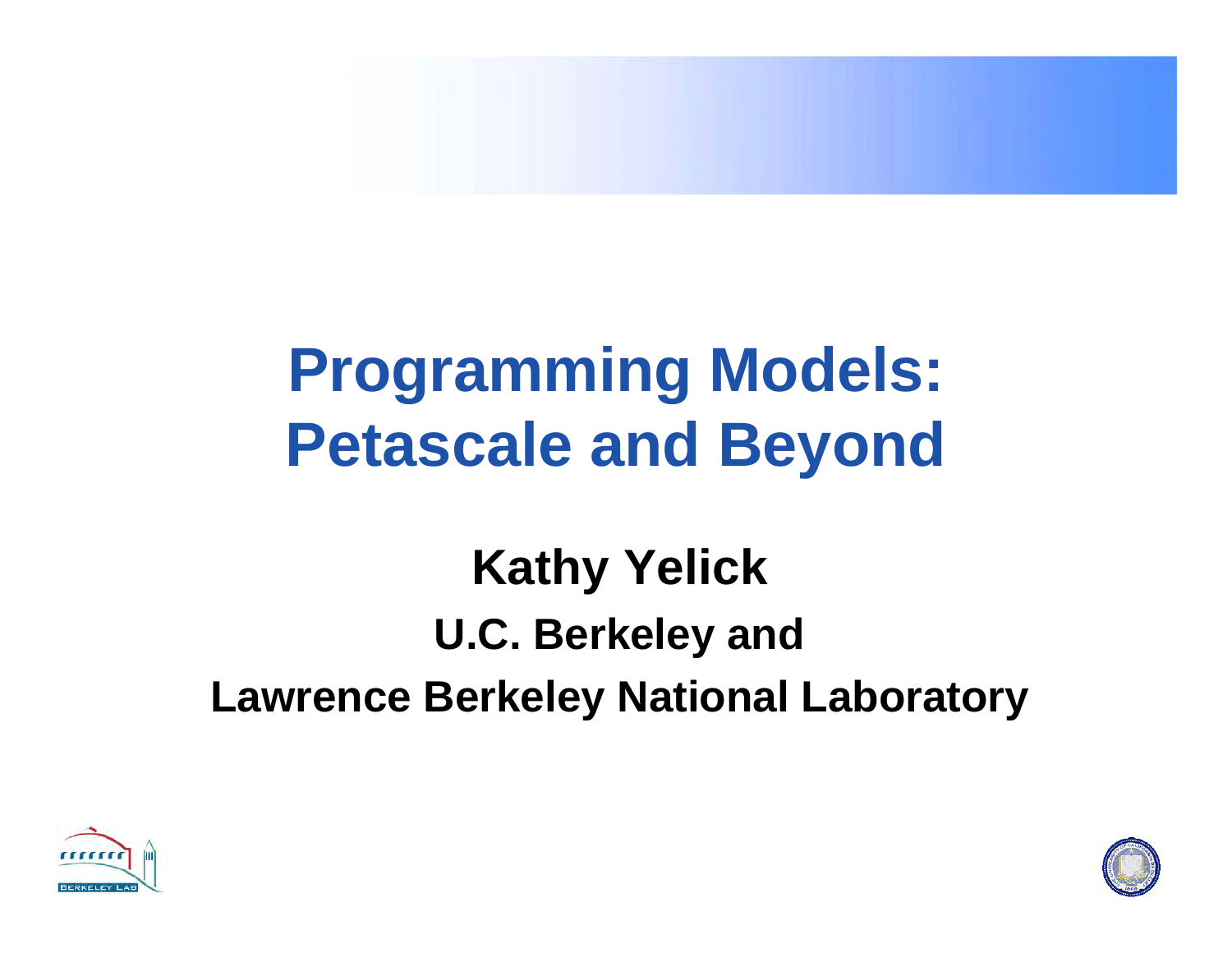## **Software Issues at Scale**

#### $\bullet$ **DARPA Study on Exascale**

- **Power discussion dominates all others; concurrency is the only significant approach:**
	- **lower clock, increases parallelism**
- **Power density and system power (20-155MW)**

### • **Summary Issues for Software**

- **Exascale will require billion-way concurrency with 1K cores per chip**
- **Departmental scale (1 PF) systems will require millions of threads**
- **The memory/core ratio will drop by at least an order of magnitude across machine size**
	- **Note: Weak Scaling at Risk!**
- **A new model for fault tolerant software is needed; checkpoints to disk will be impractical**



**These issues will creep into Petascale**

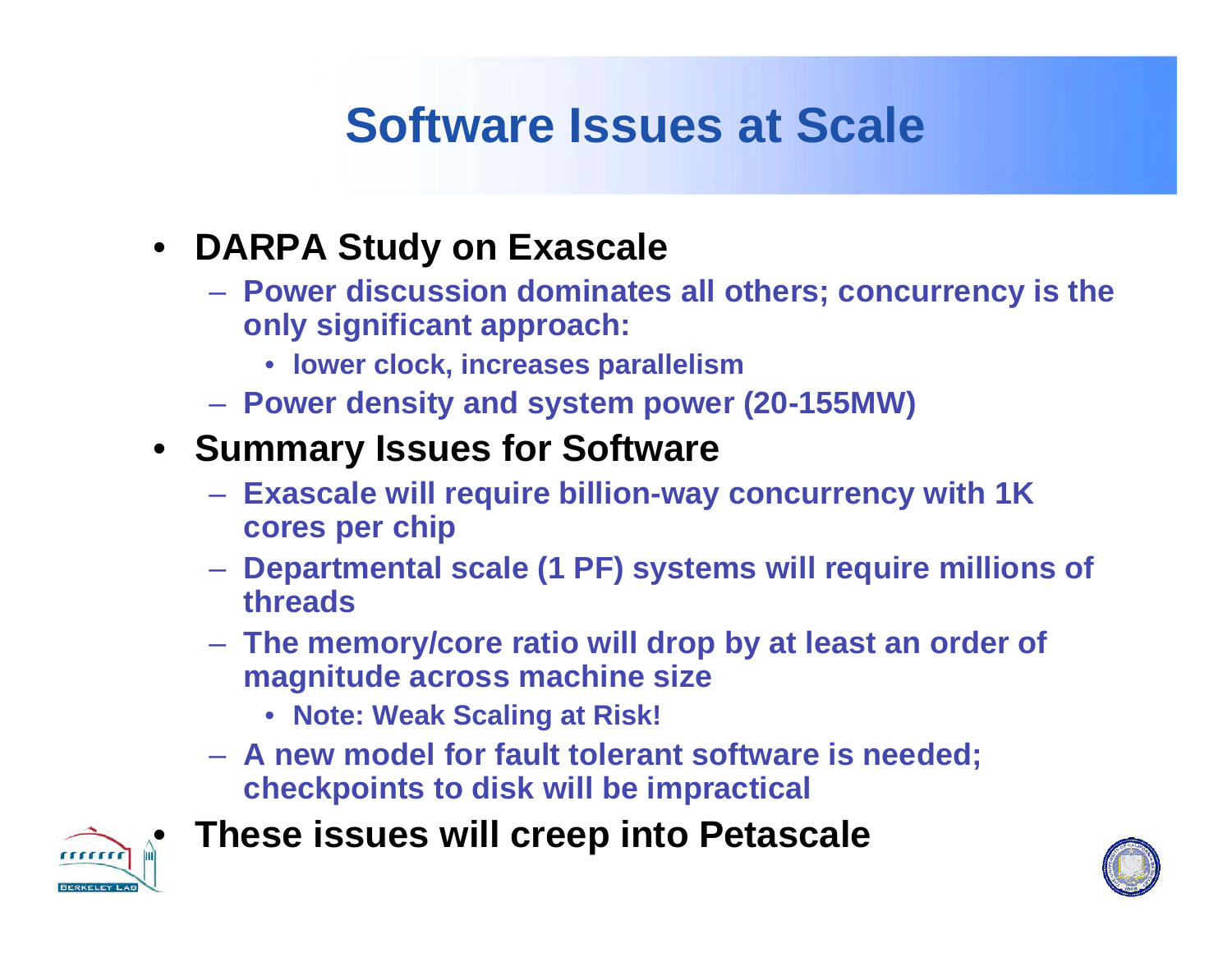## **Need a Fundamentally New Approach**

- **Rethink hardware**
	- **What limits performance**
	- **How to build efficient hardware**
- **Rethink software**
	- **Massive parallelism**
	- **Eliminate scaling bottlenecks replication, synchronization**
- **Rethink algorithms**
	- **Massive parallelism and locality**
	- **Counting Flops is the wrong measure**



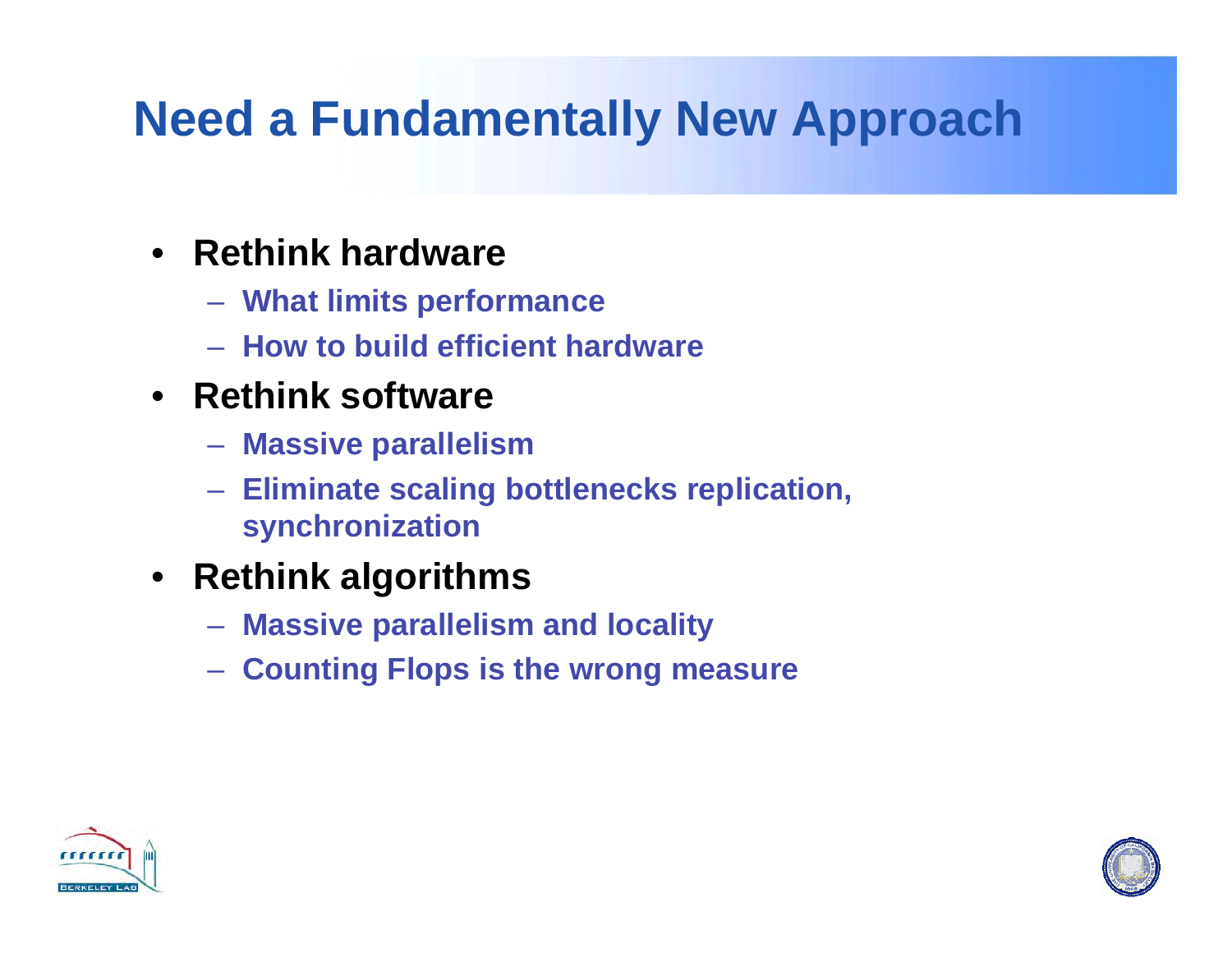

# **Rethinking Programming Models**



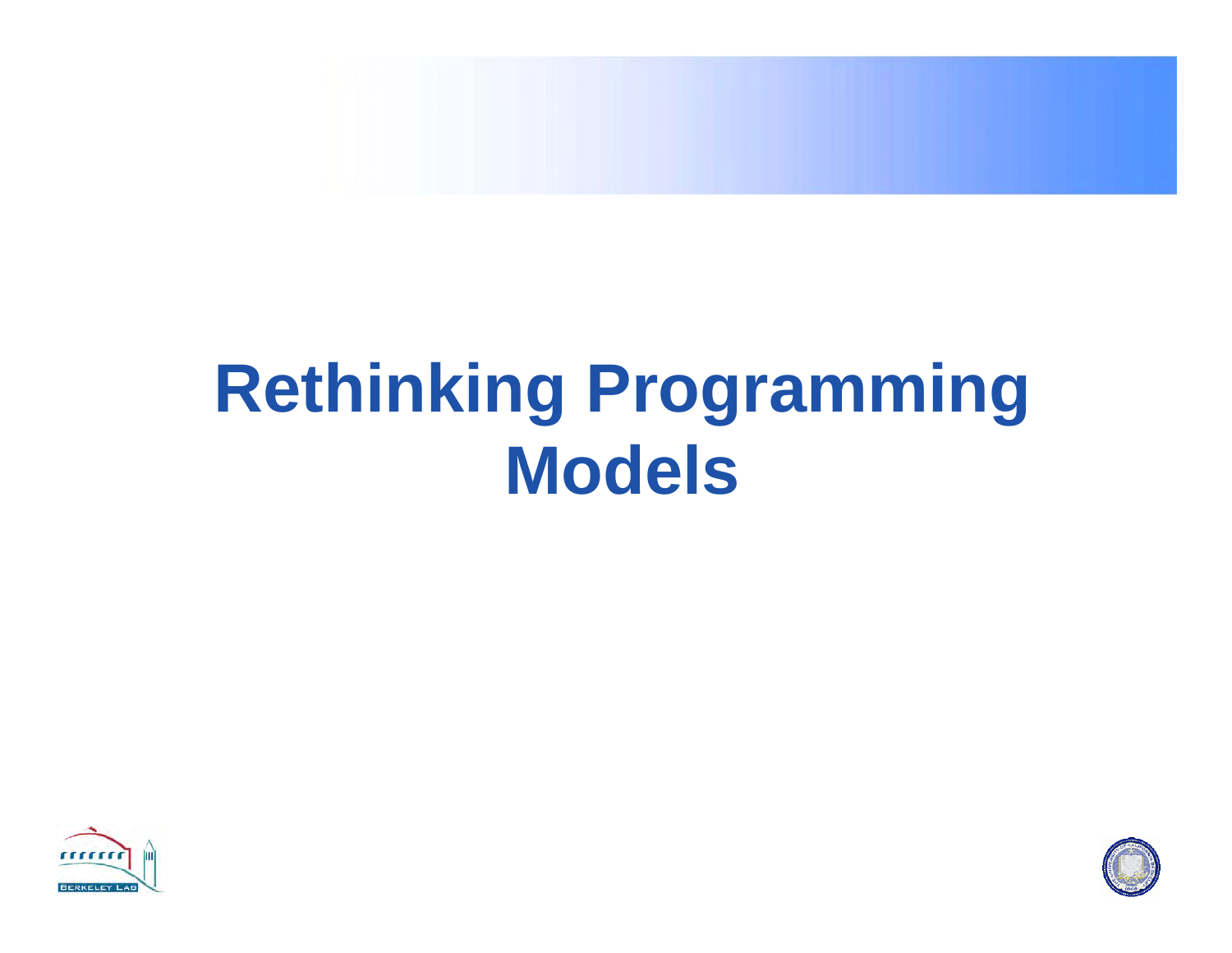### **Two Parallel Language Questions**

• **What is the parallel control model?**



• **What is the model for sharing/communication?**



 **implied synchronization for message passing, not shared memory**  $\frac{1}{2}$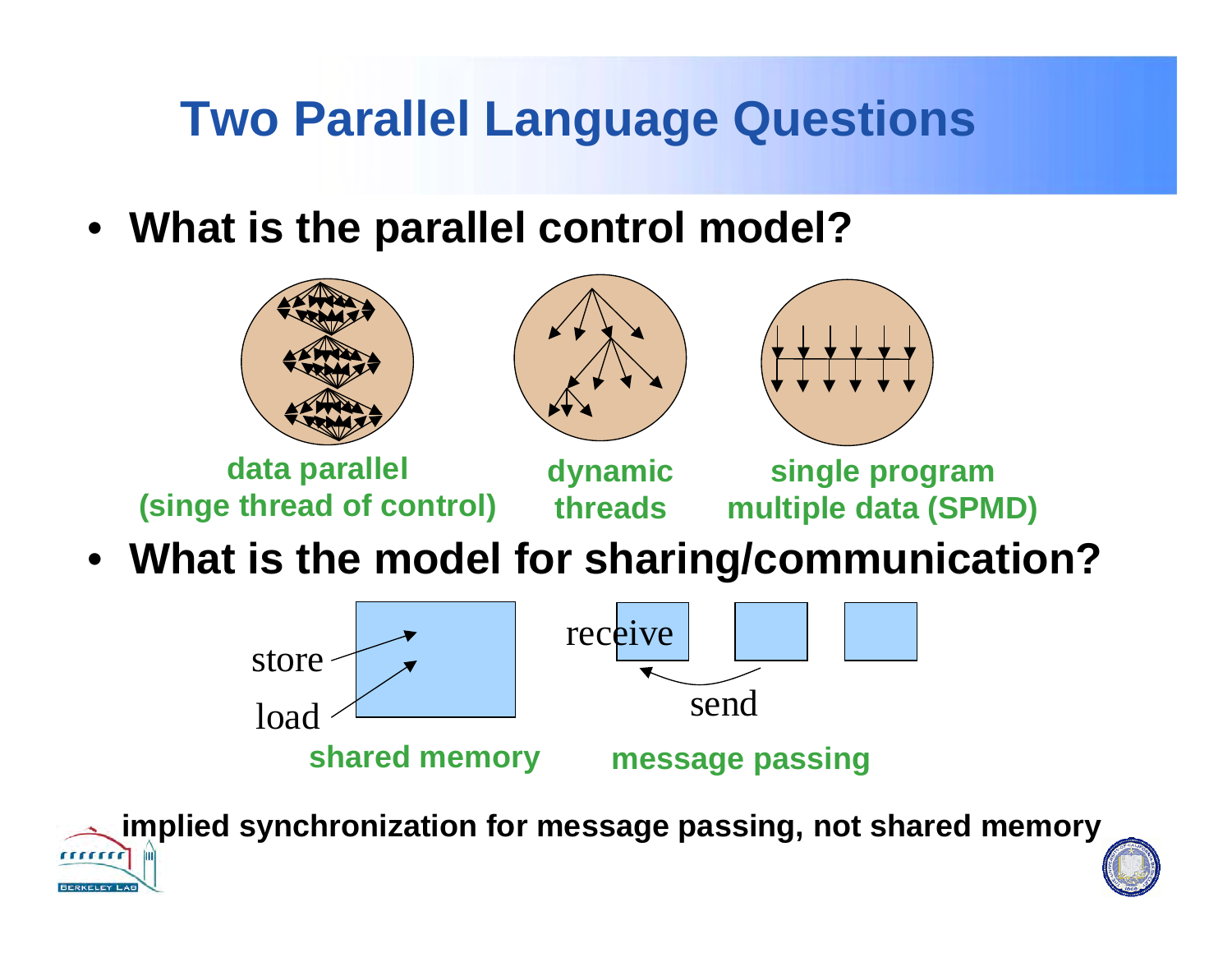## **A Brief History of Languages**

- **When vector machines were king**
	- **Parallel "languages" were loop annotations (IVDEP)**
	- **Performance was fragile, but there was good user support**
- **When SIMD machines were king**
	- **Data parallel languages popular and successful (CMF, \*Lisp, C\*, …)**
	- **Quite powerful: can handle irregular data (sparse mat-vec multiply)**
	- – **Irregular computation is less clear (multi-physics, adaptive meshes, backtracking search, sparse matrix factorization)**

### • **When shared memory machines (SMPs) were king**

- **Shared memory models, e.g., OpenMP, Posix Threads, are popular**
- **When clusters took over**
	- **Message Passing (MPI) became dominant**

### We are at the mercy of HW, but SW takes the blame.



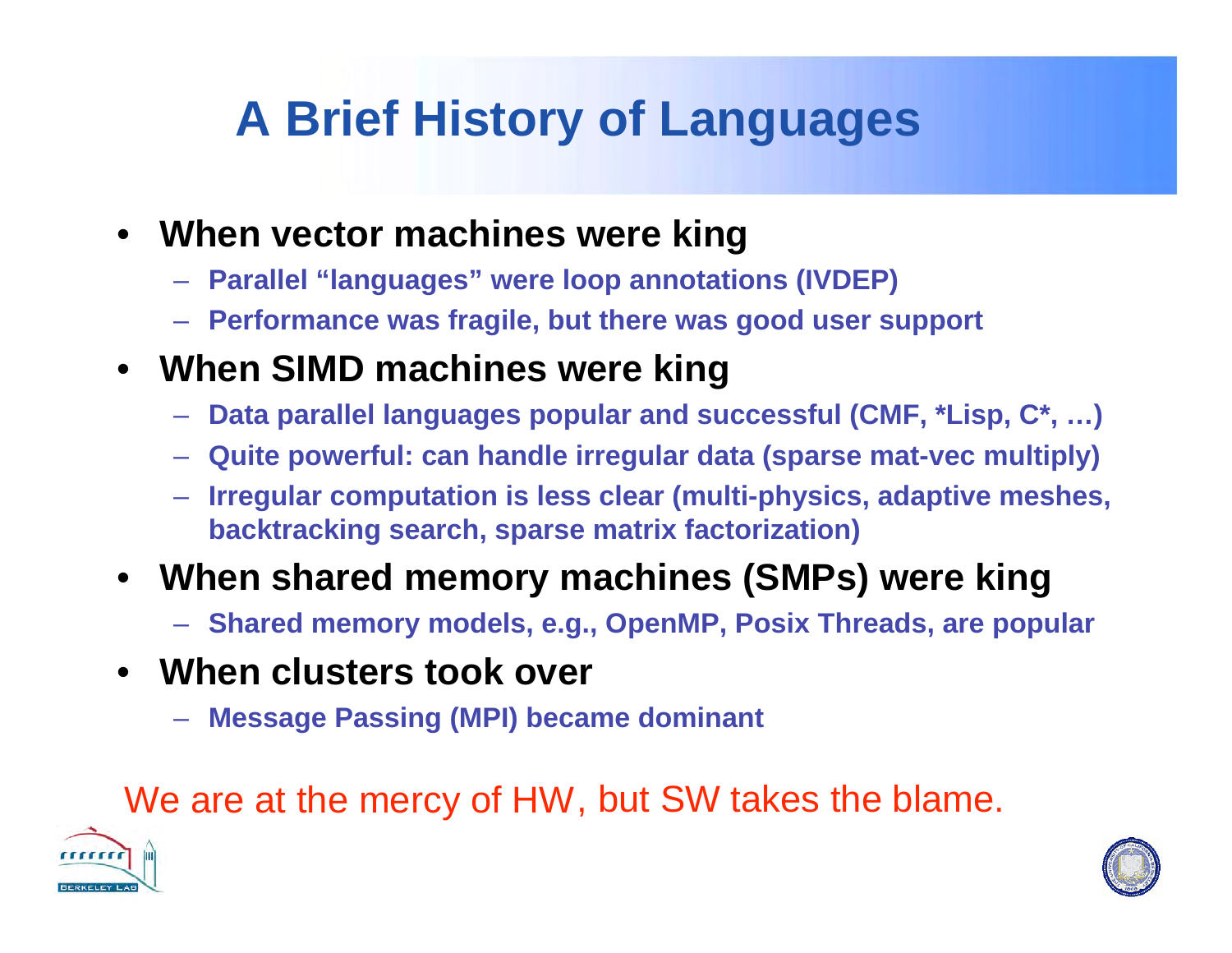# **To Virtualize or Not**

• The fundamental question facing in parallel programming models is:

### **What should be virtualized?**

- Hardware has finite resources
	- Processor count is finite
	- Registers count is finite
	- Fast local memory (cache and DRAM) size is finite
	- Links in network topology are generally  $<$  n<sup>2</sup>
- Does the programming model (language+libraries) expose this or hide it?
	- E.g., one thread per core, or many?
		- Many threads may have advantages for load balancing, fault tolerance and latency-hiding
		- But one thread is better for deep memory hierarchies
- •How to get the most out of your machine?



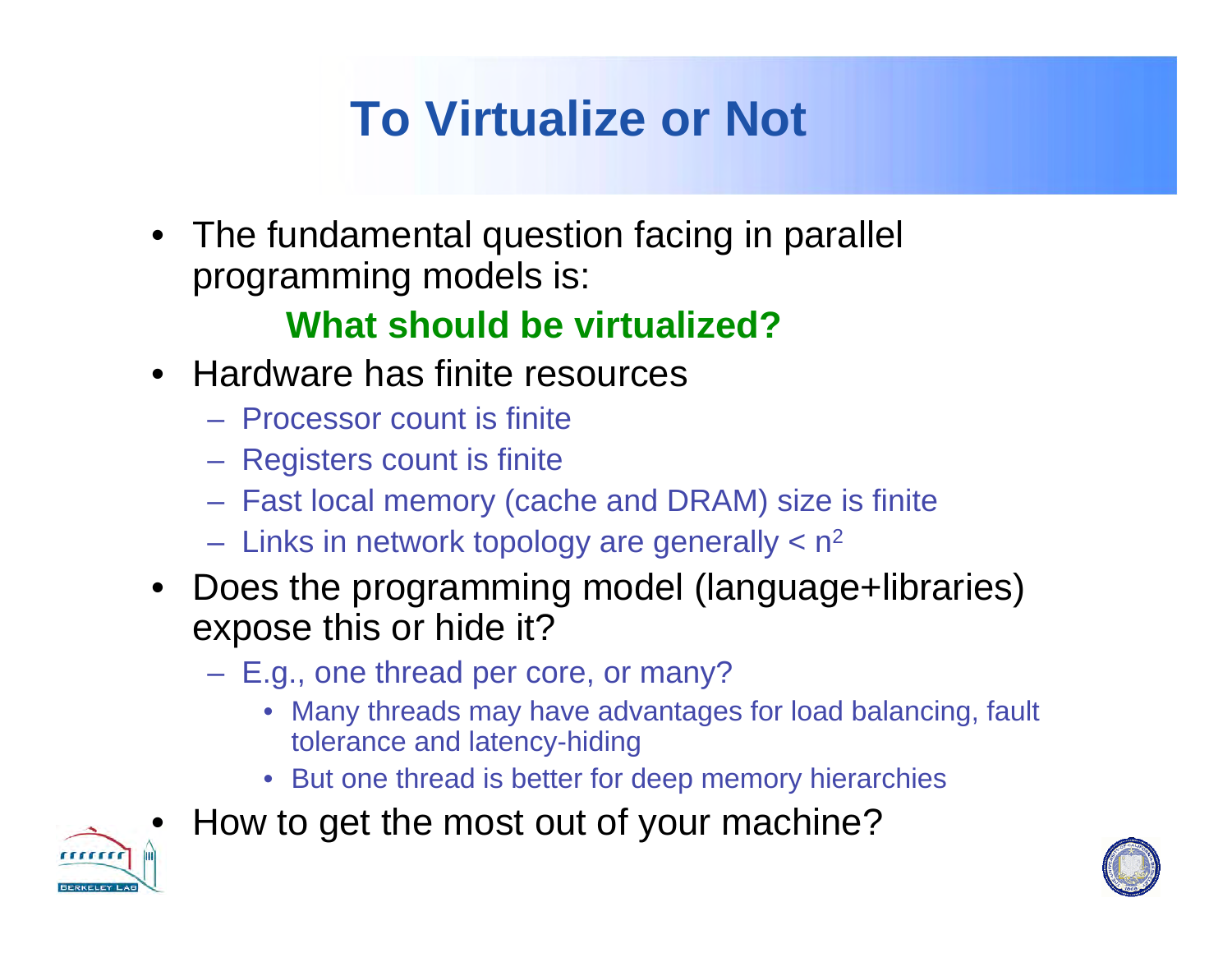## **PGAS Languages**

- *Global address space:* **thread may directly read/write remote data**
	- **"Virtualizes" or hides the distinction between shared/distributed memory**
- *Partitioned:* **data is designated as local or global**
	- **Does not hide this: critical for locality and scaling**



- $\bullet$  *UPC, CAF, Titanium: Static parallelism (1 thread per proc)*
	- **Does not virtualize processors; main difference from HPCS languages which have many/dynamic threads**



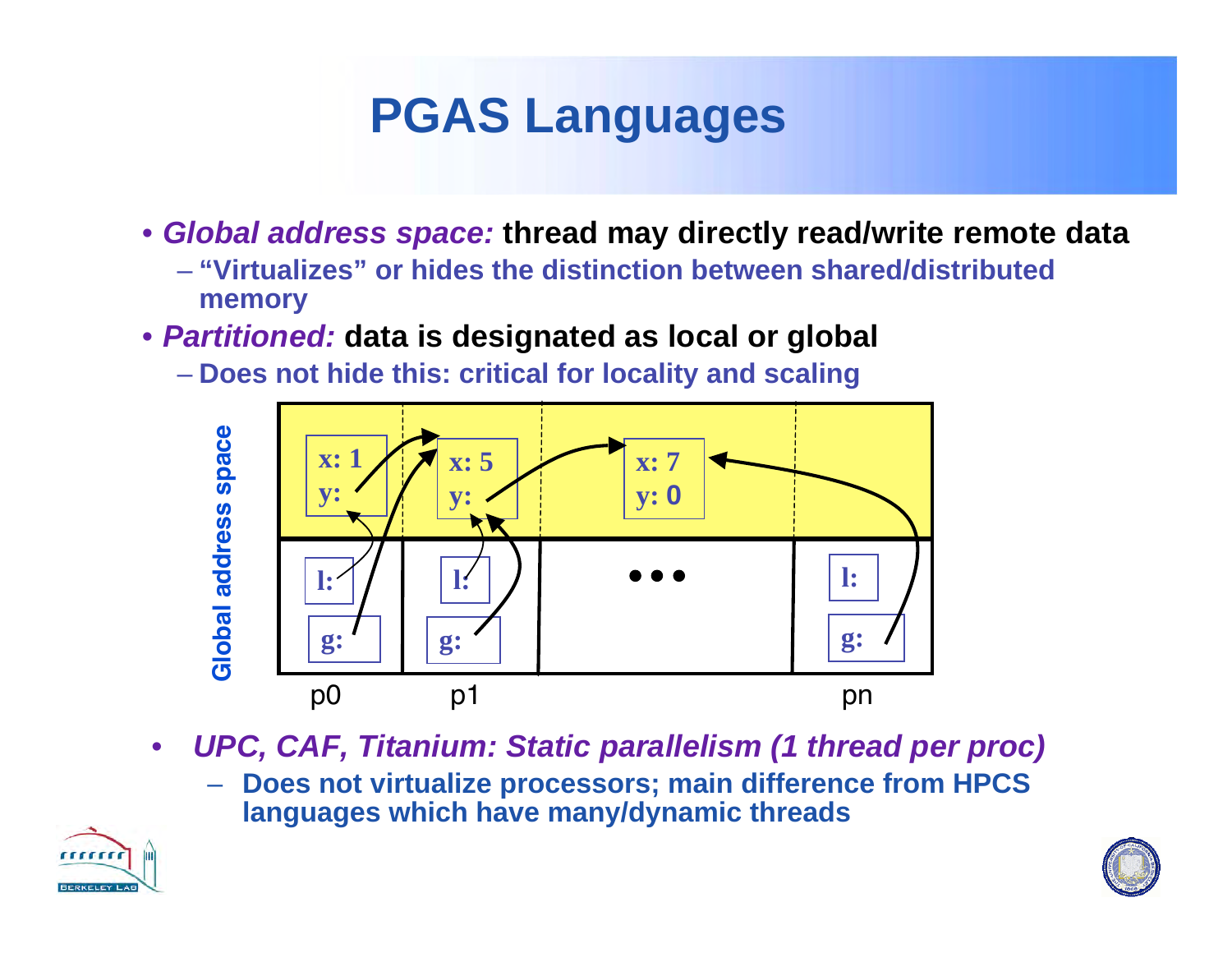## **What Makes a Language/Library PGAS?**

- • **Support for distributed data structures**
	- **Distributed arrays; local and global pointers/references**
- **One-sided shared-memory communication**
	- **Simple assignment statements:** x[i] = y[i]; **or** t = \*p;
	- **Bulk operations: memory copy or array copy**
	- **Optional: remote invocation of functions**
- **Control over data layout**
	- **PGAS is not the same as (cache-coherent) "shared memory"**
	- **Remote data stays remote in the performance model**
- **Synchronization**
	- **Global barriers, locks, memory fences**
- **Collective Communication, IO libraries, etc.**



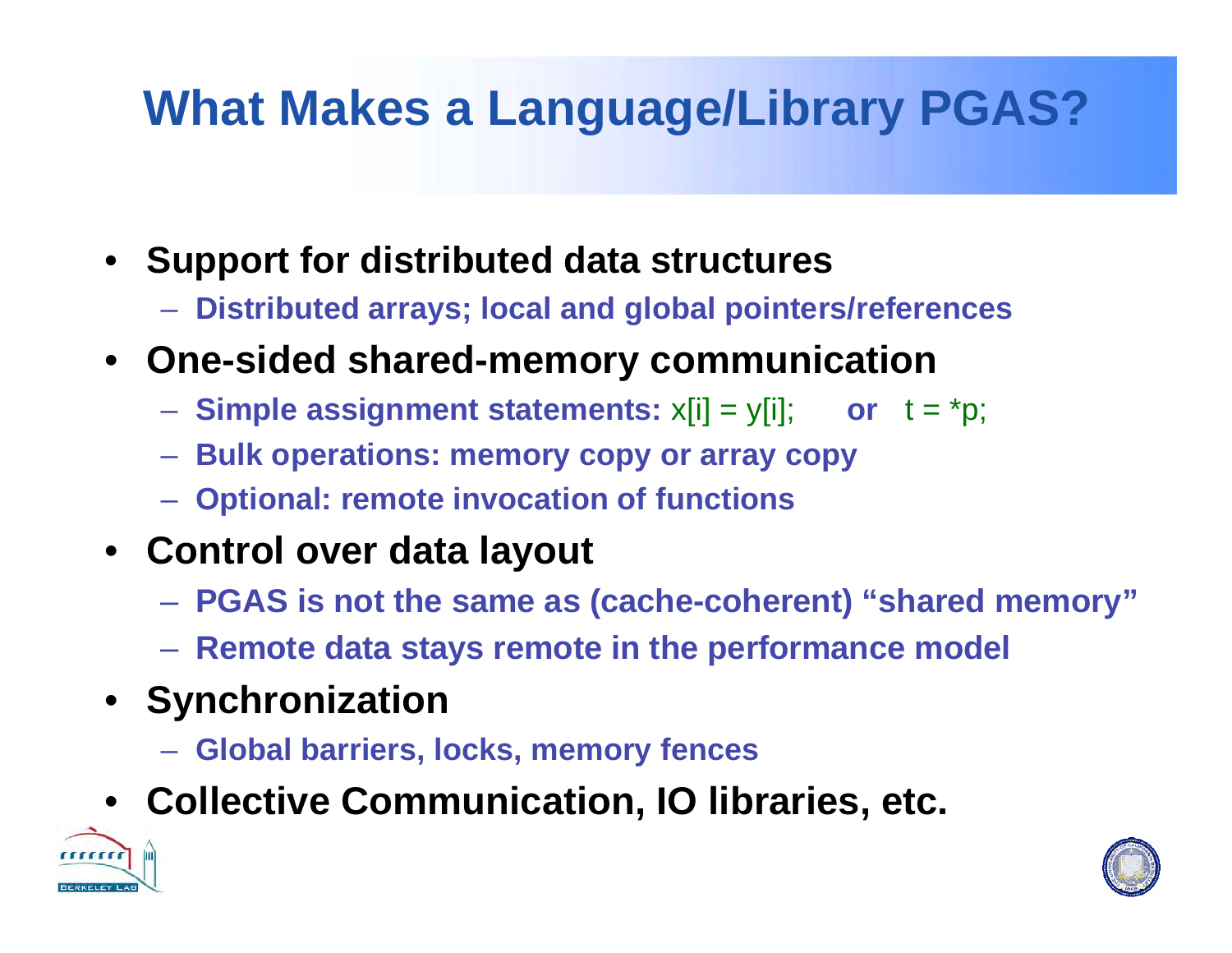### **What Make Communication One-Sided?**



- $\bullet$  **A one-sided put/get message can be handled directly by a network interface with RDMA support**
	- **Avoid interrupting the CPU or storing data from CPU (preposts)**
- $\bullet$  **A two-sided messages needs to be matched with a receive to identify memory address to put data**
	- **Offloaded to Network Interface in networks like Quadrics**
	- **Need to download match tables to interface (from host)**



**Joint work with Dan Bonachea**

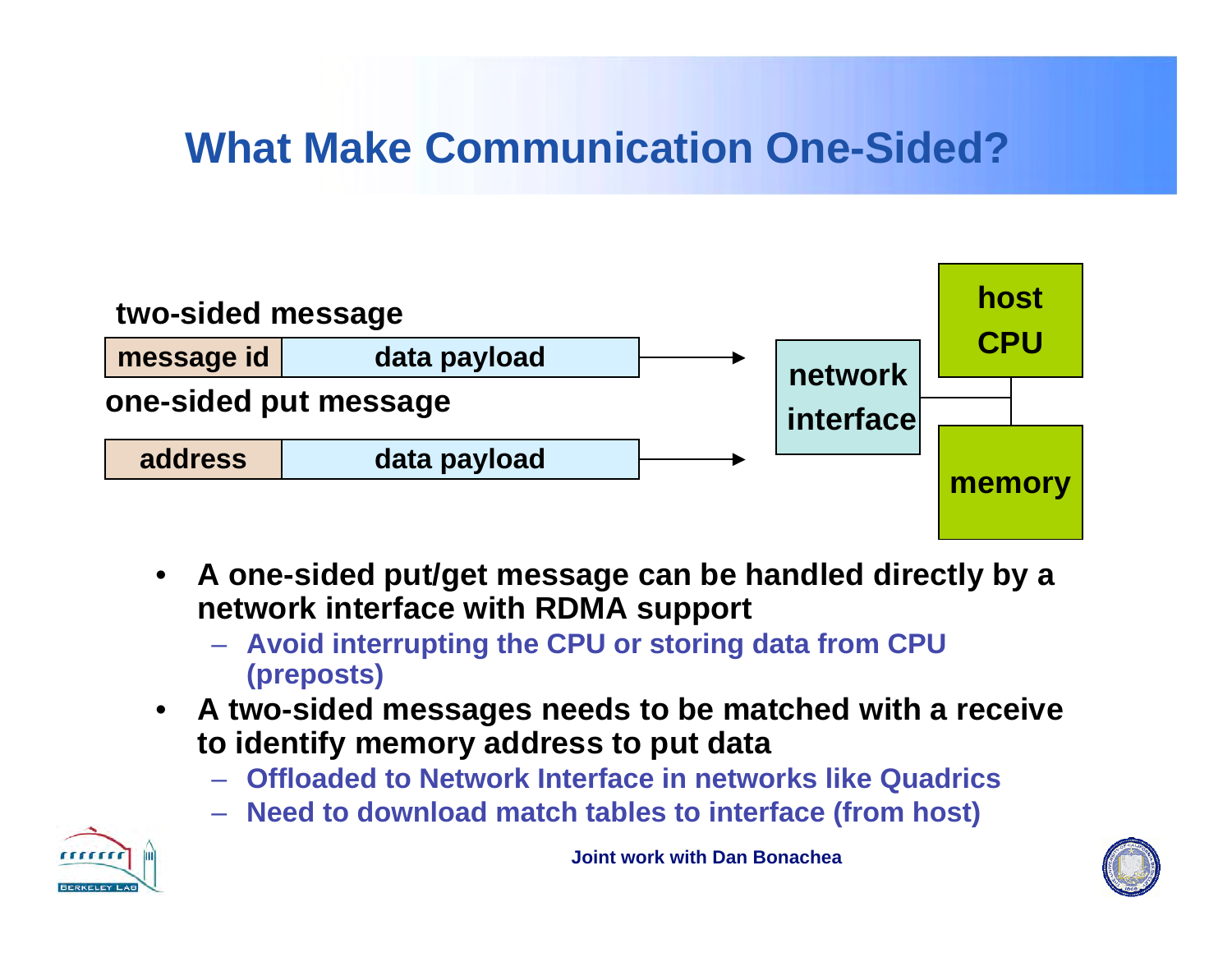### **Performance Advantage of One-Sided Communication**

- **The put/get operations in PGAS languages (remote read/write) are one-sided (no required interaction from remote proc)**
- **This is faster for pure data transfers than two-sided send/receive**

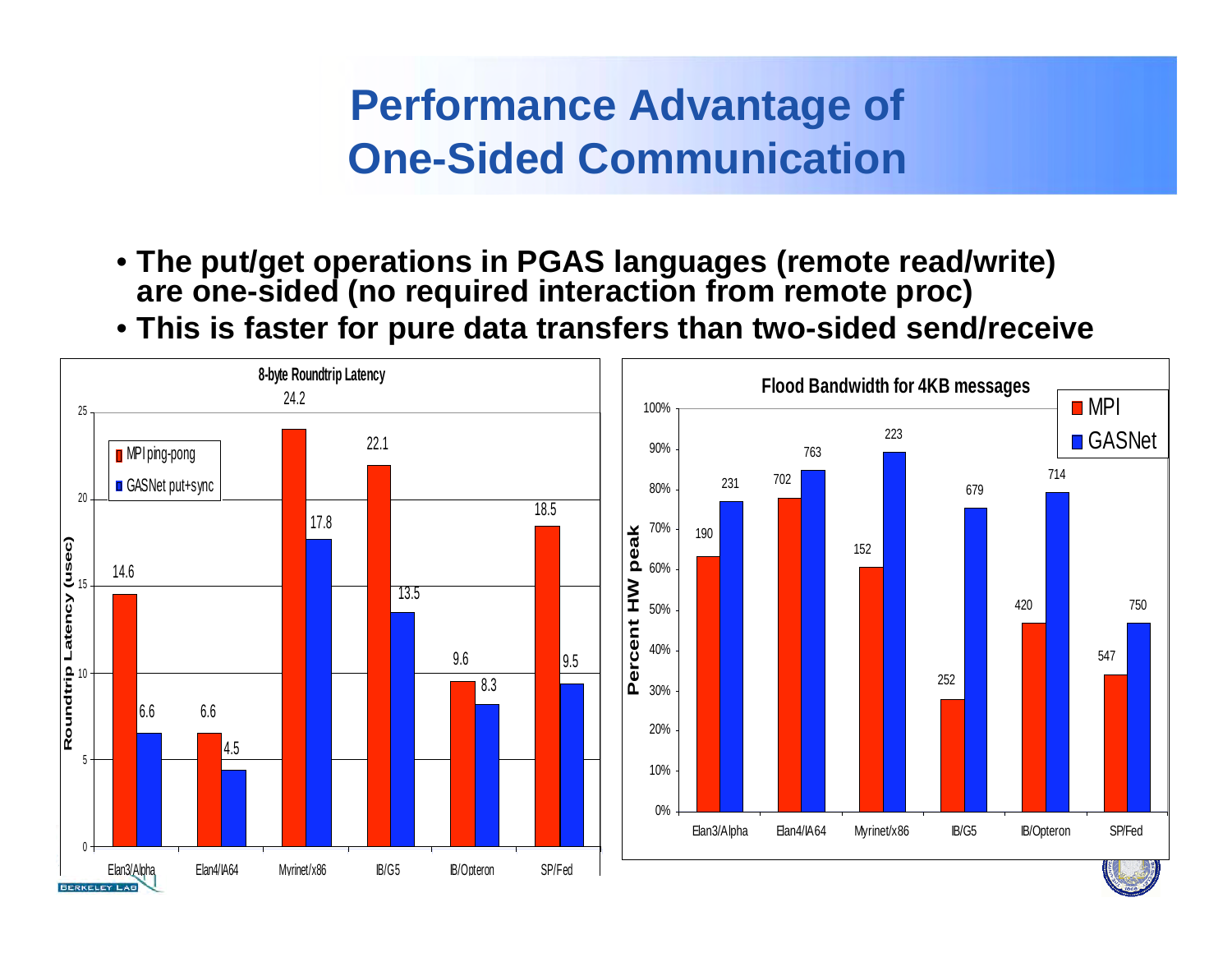### **Communication Strategies for 3D FFT**





**Joint work with Chris Bell, Rajesh Nishtala, Dan Bonachea**

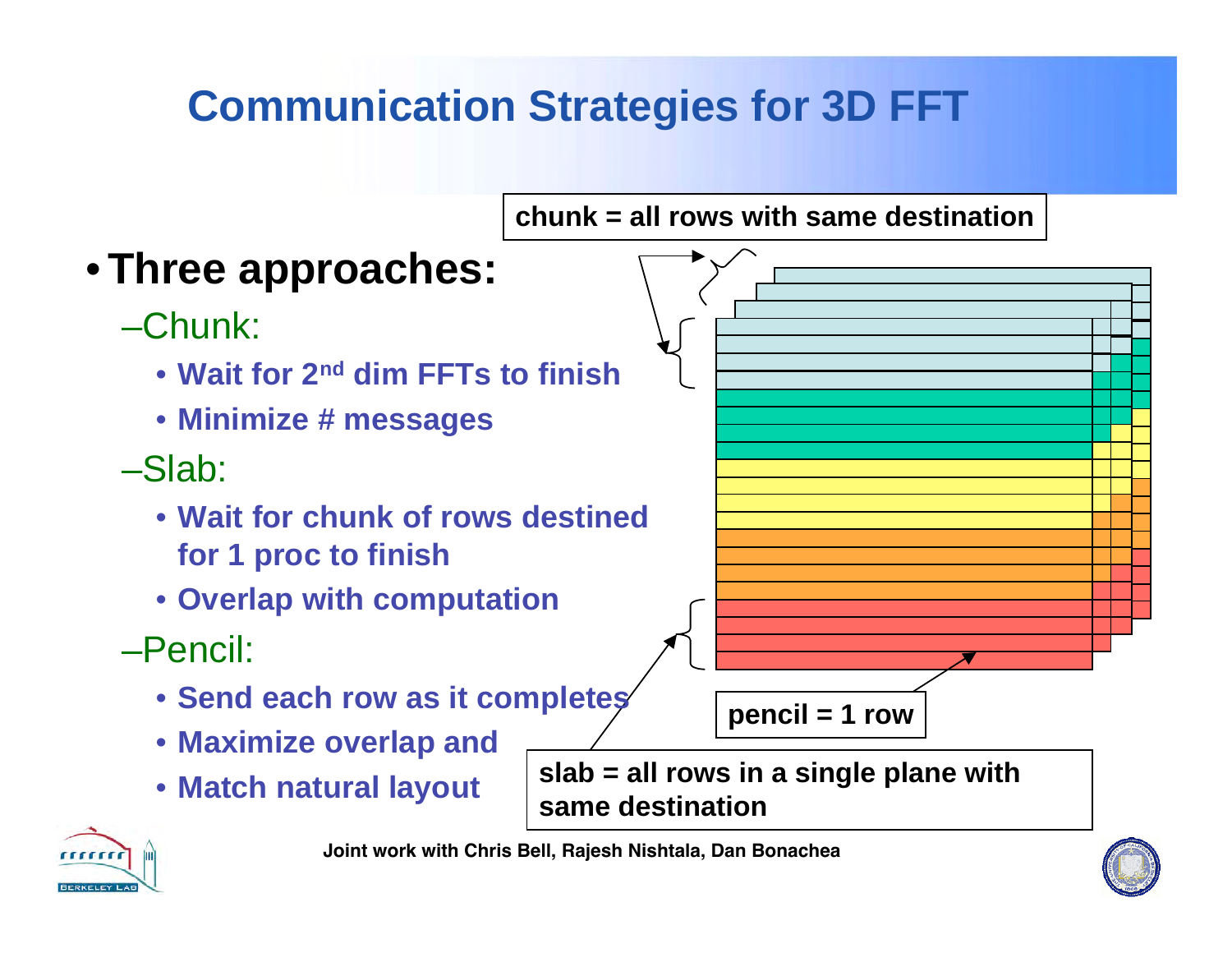### **NAS FT Variants Performance Summary**

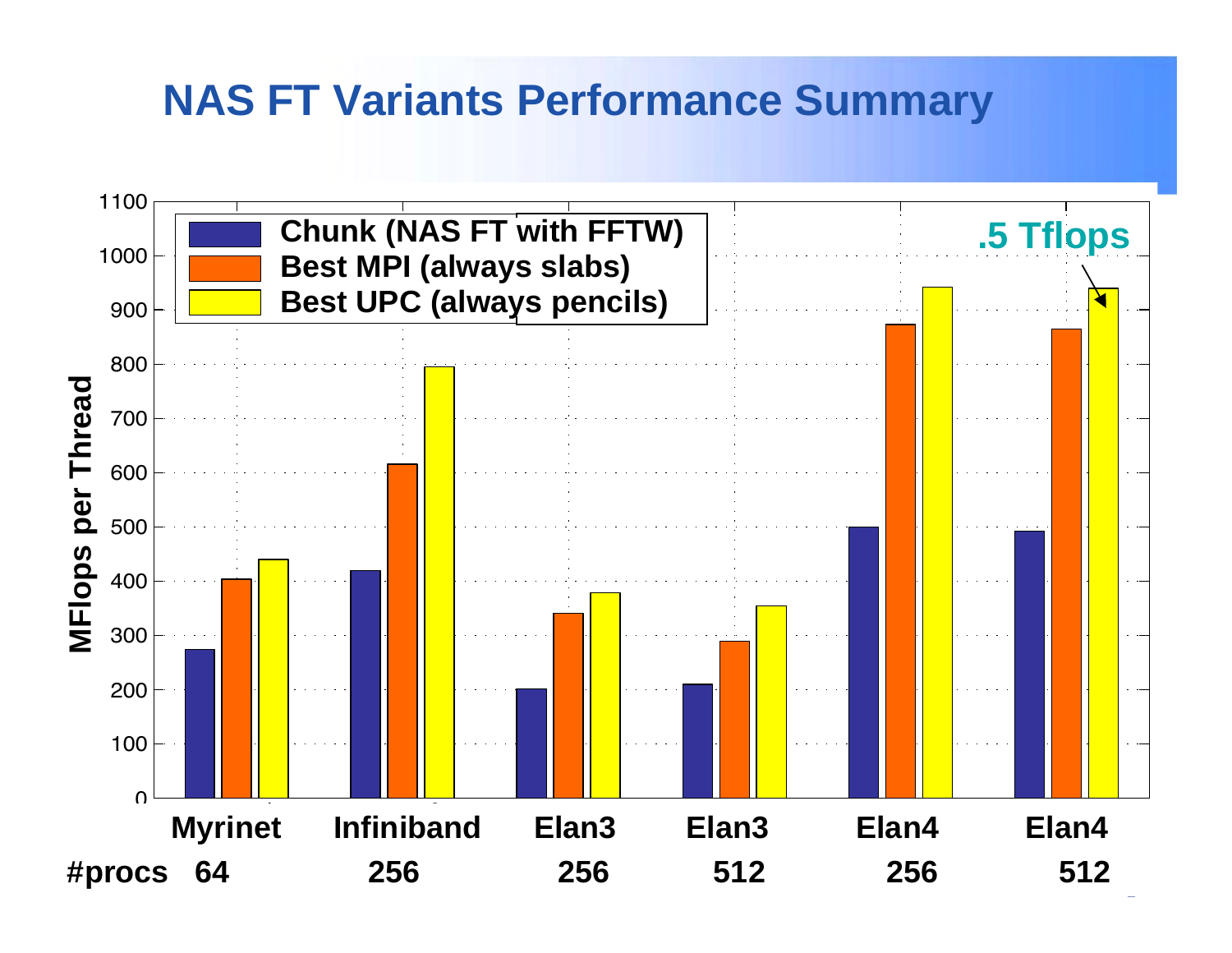## **Arrays in a Global Address Space**

- • **Key features of Titanium arrays**
	- –**Generality: indices may start/end and any point**
	- **Domain calculus allow for slicing, subarray, transpose and other operations without data copies**
- •**Use domain calculus to identify ghosts and iterate:**

foreach (p in gridA.shrink(1).domain()) ...

•**Array copies automatically work on intersection**

gridB.copy(gridA.shrink(1));





**Joint work with Titanium group**

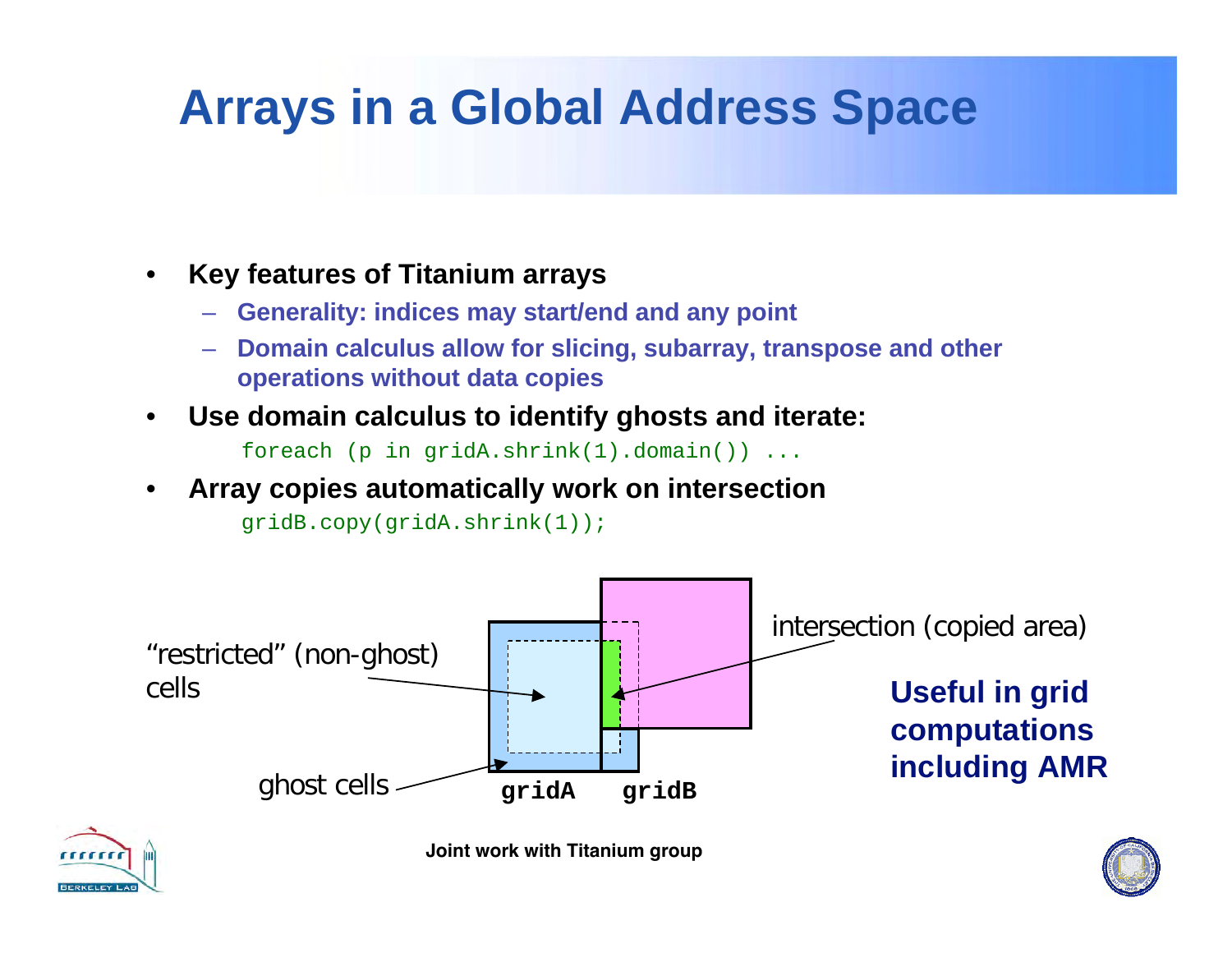## **Languages Support Helps Productivity**





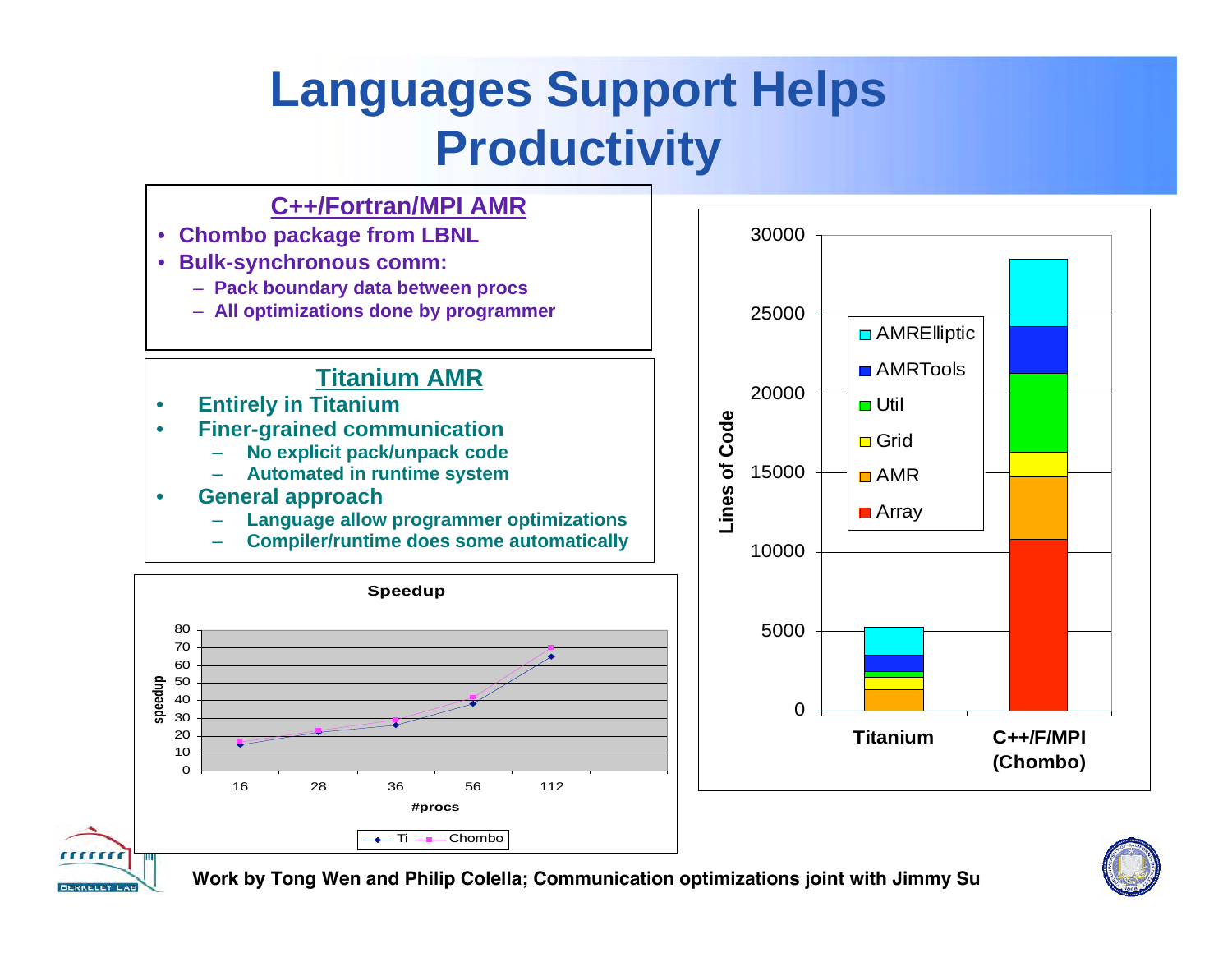### **Particle/Mesh Method: Heart Simulation**

- • **Elastic structures in an incompressible fluid.**
	- **Blood flow, clotting, inner ear, embryo growth, …**
- $\bullet$  **Complicated parallelization**
	- – **Particle/Mesh method, but "Particles" connected into materials (1D or 2D structures)**
	- – **Communication patterns irregular between particles (structures) and mesh (fluid)**







| <b>Code Size in Lines</b> |                 |
|---------------------------|-----------------|
| <b>Fortran</b>            | <b>Titanium</b> |
| 8000                      | 4000            |

### **Note: Fortran code is not parallel**



**Joint work with Ed Givelberg, Armando Solar-Lezama, Charlie Peskin, Dave McQueen**

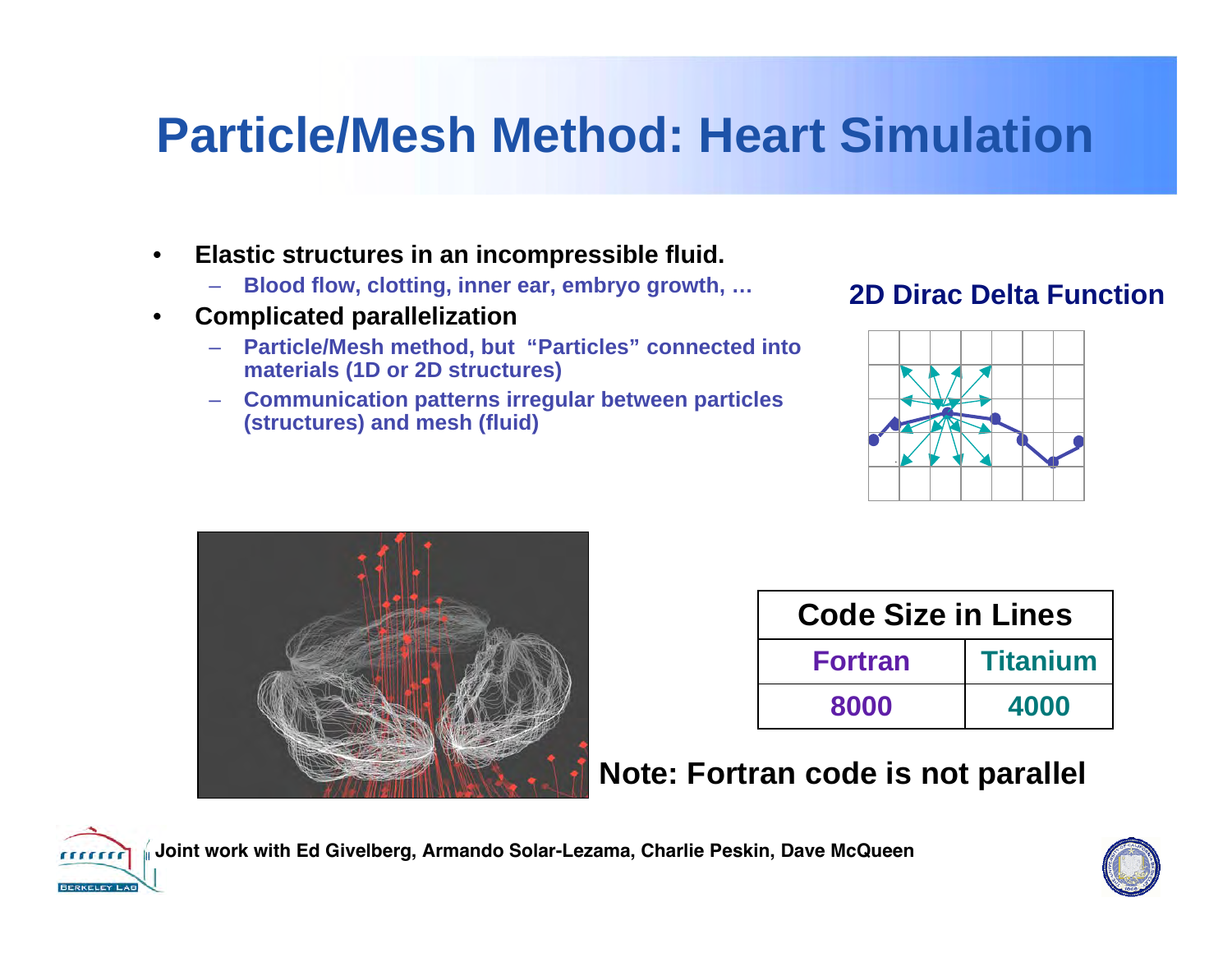### **Beyond the SPMD Model: Dynamic Threads**

- **UPC uses a static threads (SPMD) programming model**
	- **No dynamic load balancing built-in**
- **Berkeley compiler has some extensions**
	- **Allows programmers to execute active messages (AMs)**
	- **AMs have limited functionality (no messages except acks) to avoid deadlock in the network**
- **A more dynamic runtime would have many other uses**
	- **Application load imbalance, OS noise, fault tolerance**
- **Two extremes are well-studied**
	- **Dynamic parallelism without locality**
	- **Static parallelism (with threads = processors) with locality**
- **What issues do we run into if we want dynamic threads with locality?**



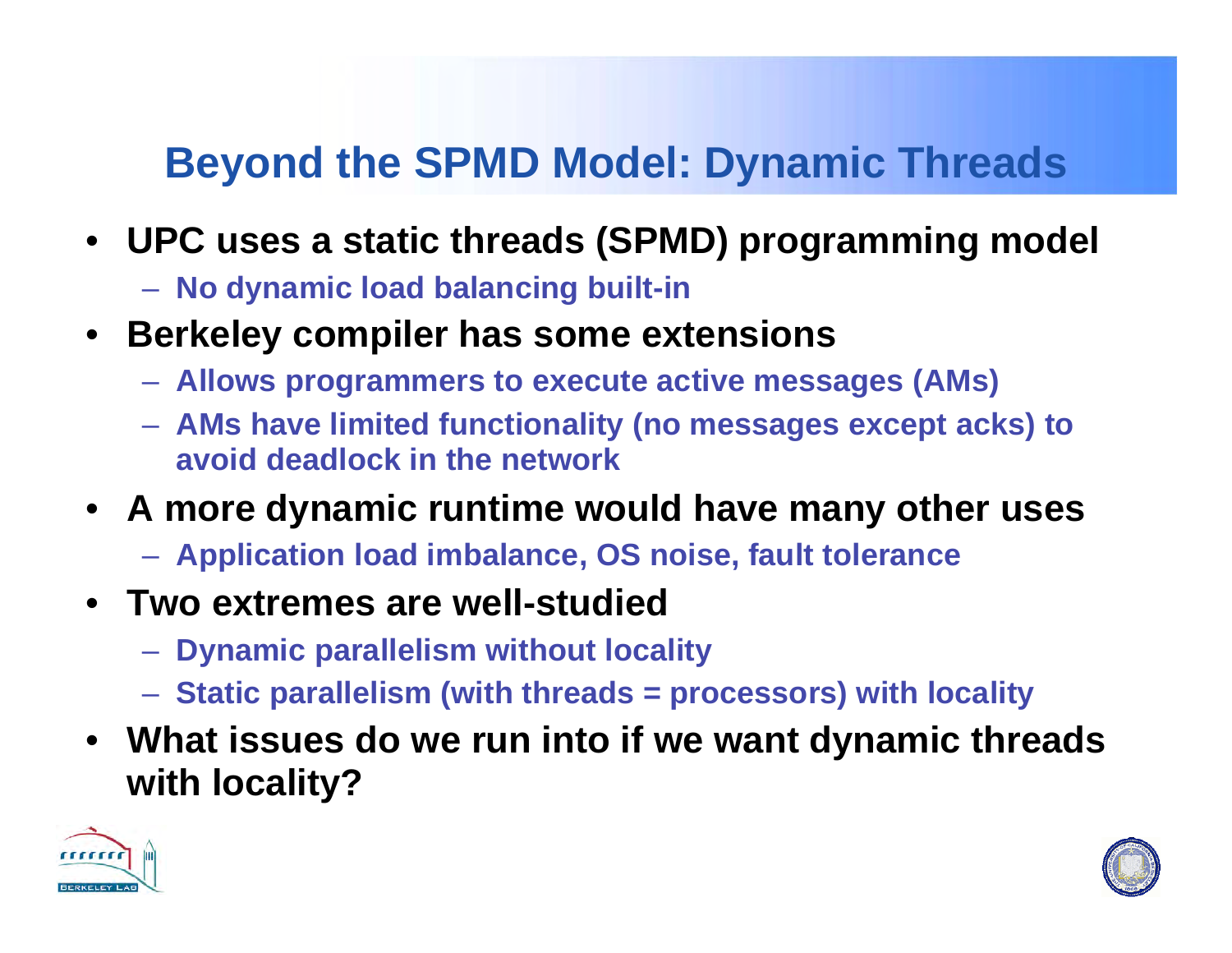### **LU Factorization with Partial Pivoting**

- • **Interesting, heavily used computational kernel**
	- **Non-trivial dependence patterns**
- **Available in Linpack/LAPACK/ScaLAPACK**
	- **LAPACK/ScaLAPACK are the second most popular mathematical libraries by NERSC users**
- **HPL benchmark**
	- **Highly tuned parallel block LU factorization with partial pivoting**
	- **Best optimized code around, written with MPI**
- **Rules for extreme performance** 
	- **Locality and load balance (traditional blocked-cyclic layout)**
	- **Maximize cache re-use; use blocks (merge blocks when possible)**
	- **Avoid synchronization in the network: one-sided communication**
	- **Avoid waiting on algorithmic synchronization and data transfers using multithreading**

### **Joint work with Parry Husbands**





18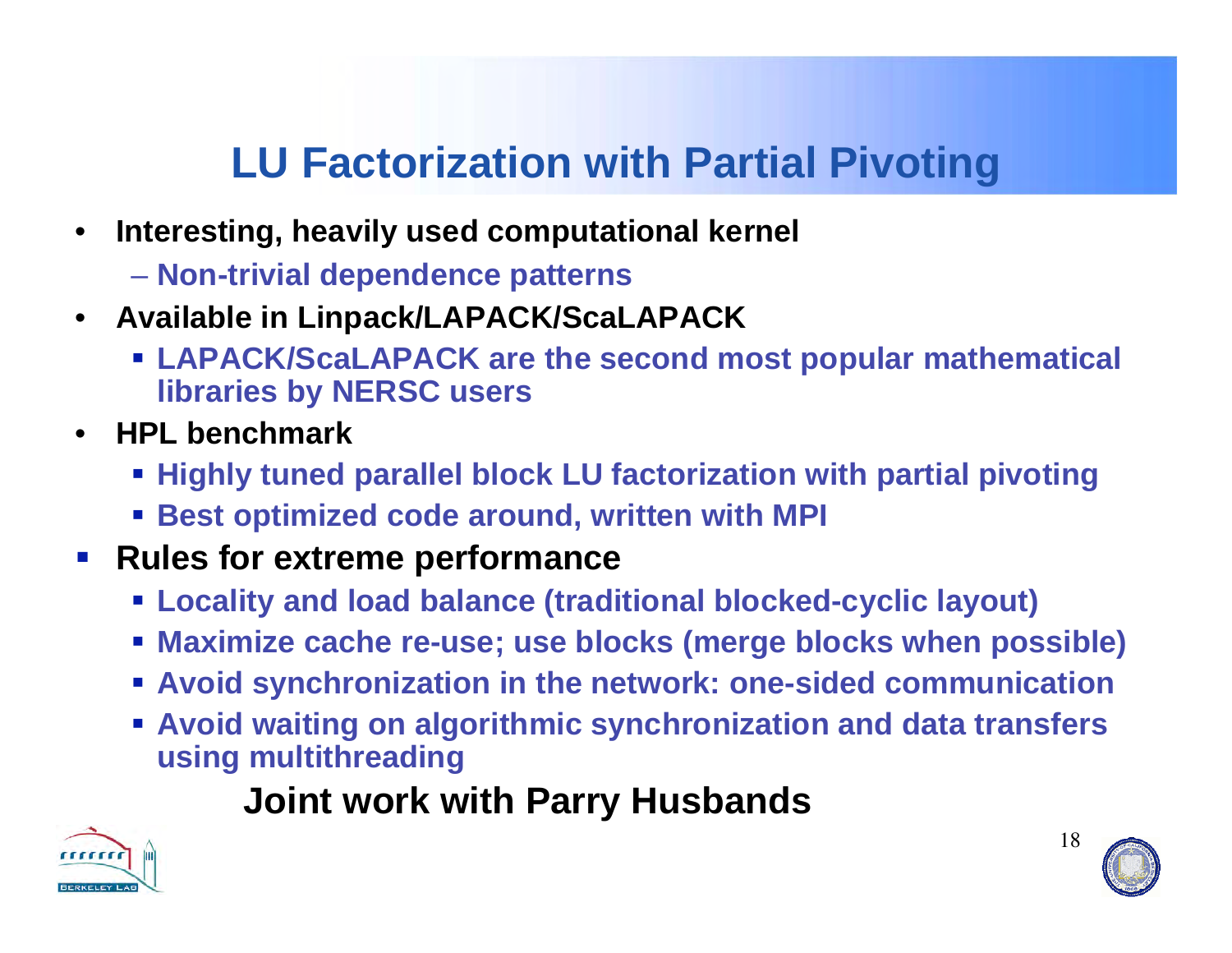### **LU Factorization with Partial Pivoting**



19 **Code is blocked in practice, so that updates are matmuls Joint work with Parry Husbands**



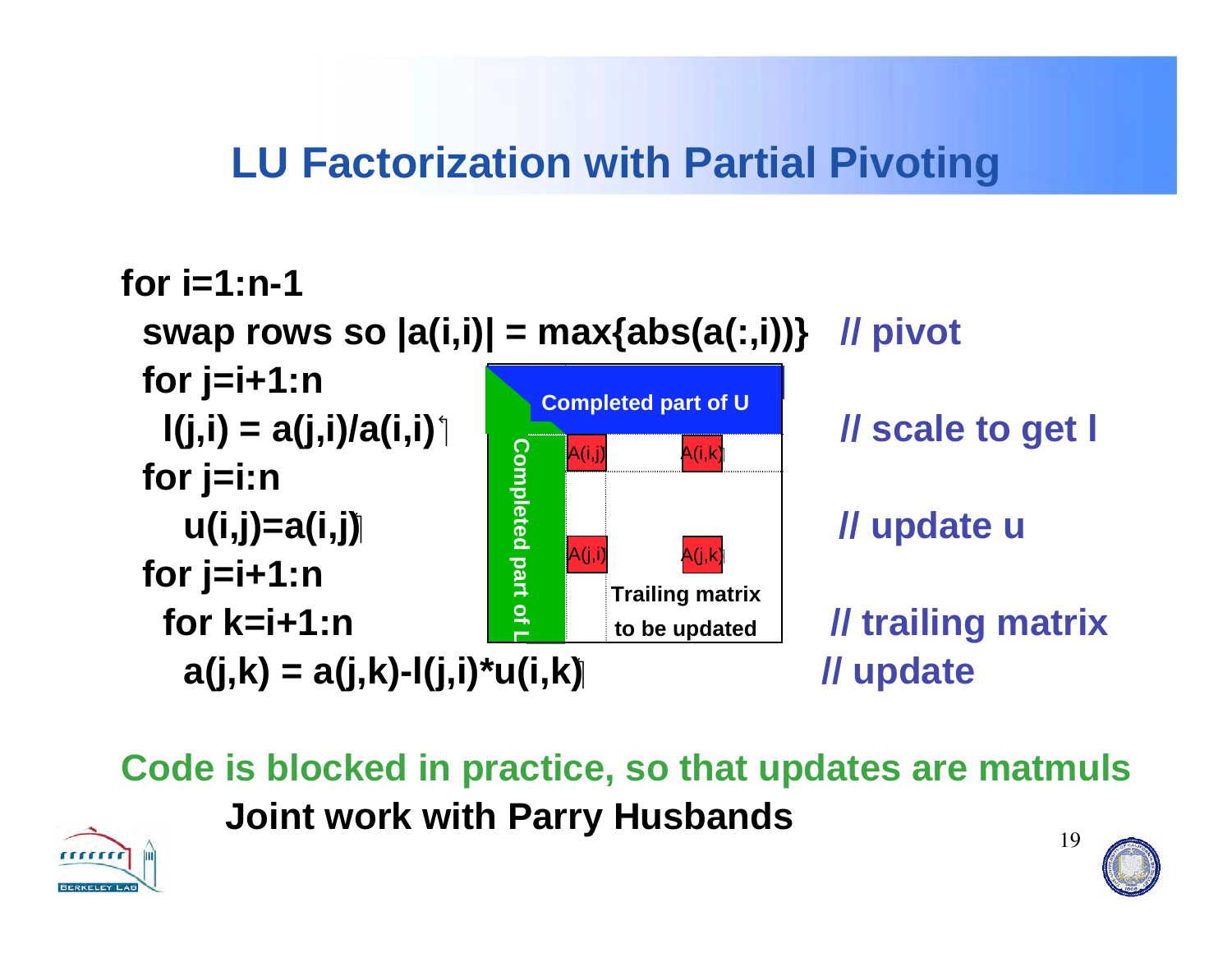### **Parallel Tasks in LU**



- **Panel Factorizations (parallel recursive formulation used)**
- **Pivot application and update to U**
- **Trailing matrix updates**



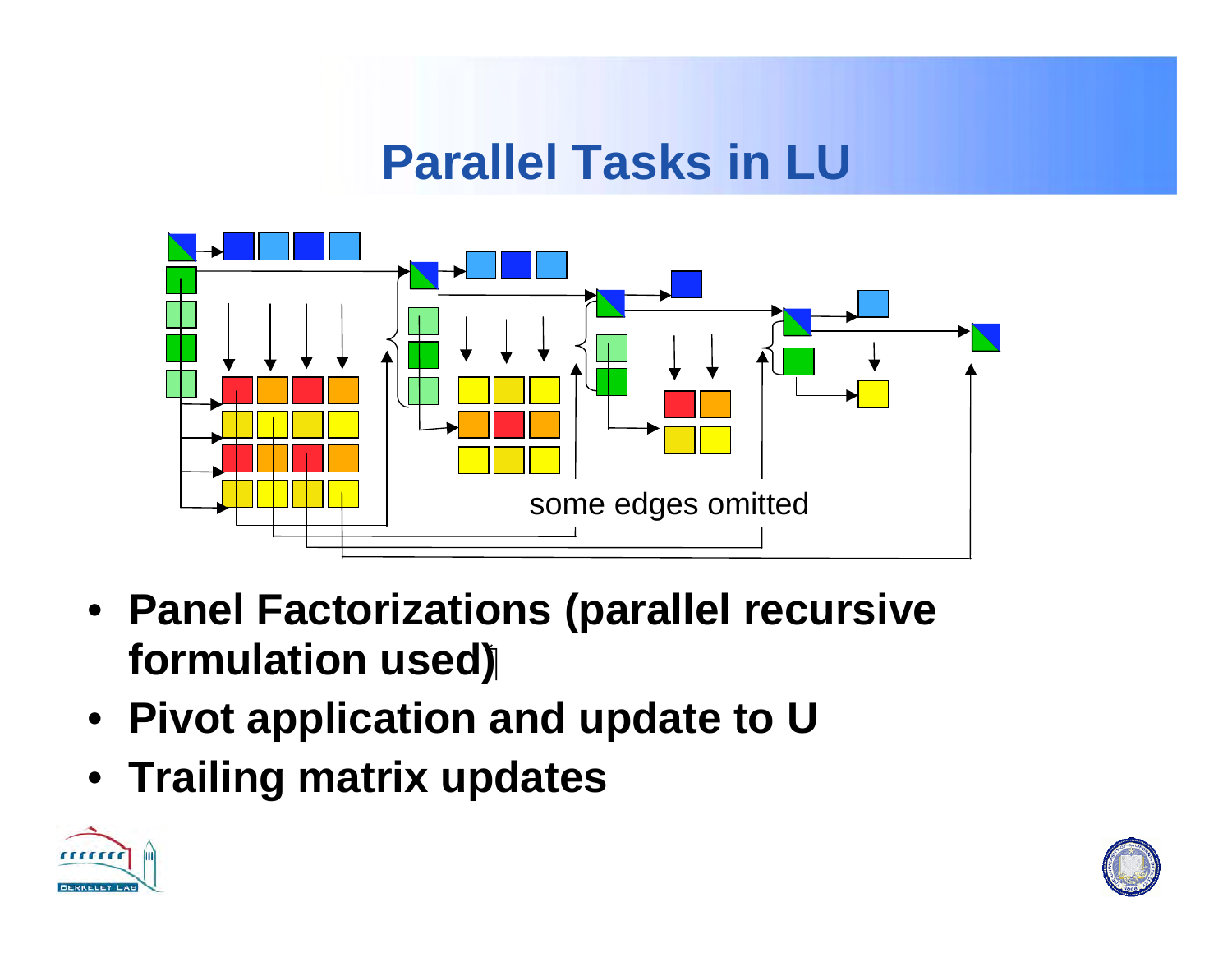# **LU in UPC + Multi-threading**

- **UPC uses a static threads (SPMD) programming model**
- **Co-operative multi-threading used to mask latency and to mask dependence delays (home-grown package)**
	- **Thread volunteers to give up processor; never pre-empted**
		- **Important for deep memory hierarchies**
	- **Non-blocking (get) transfers to mask communication latency**
	- **Remote enqueue used to spawn remote threads.**
	- **Matrix blocks distributed in 2-d block-cyclic manner (fixed layout) and tuned for block size.**
- **Three levels of threads in LU code:**
	- **UPC threads (data layout, each runs an event scheduling loop)**
	- **Multithreaded BLAS (boost efficiency)**
	- **User level (non-preemptive) threads with explicit yield**
- **Operations "fire" when dependencies are satisfied.**
	- **Carefully tuned application-specific scheduler use to prioritize critical path and avoid memory allocator deadlock**



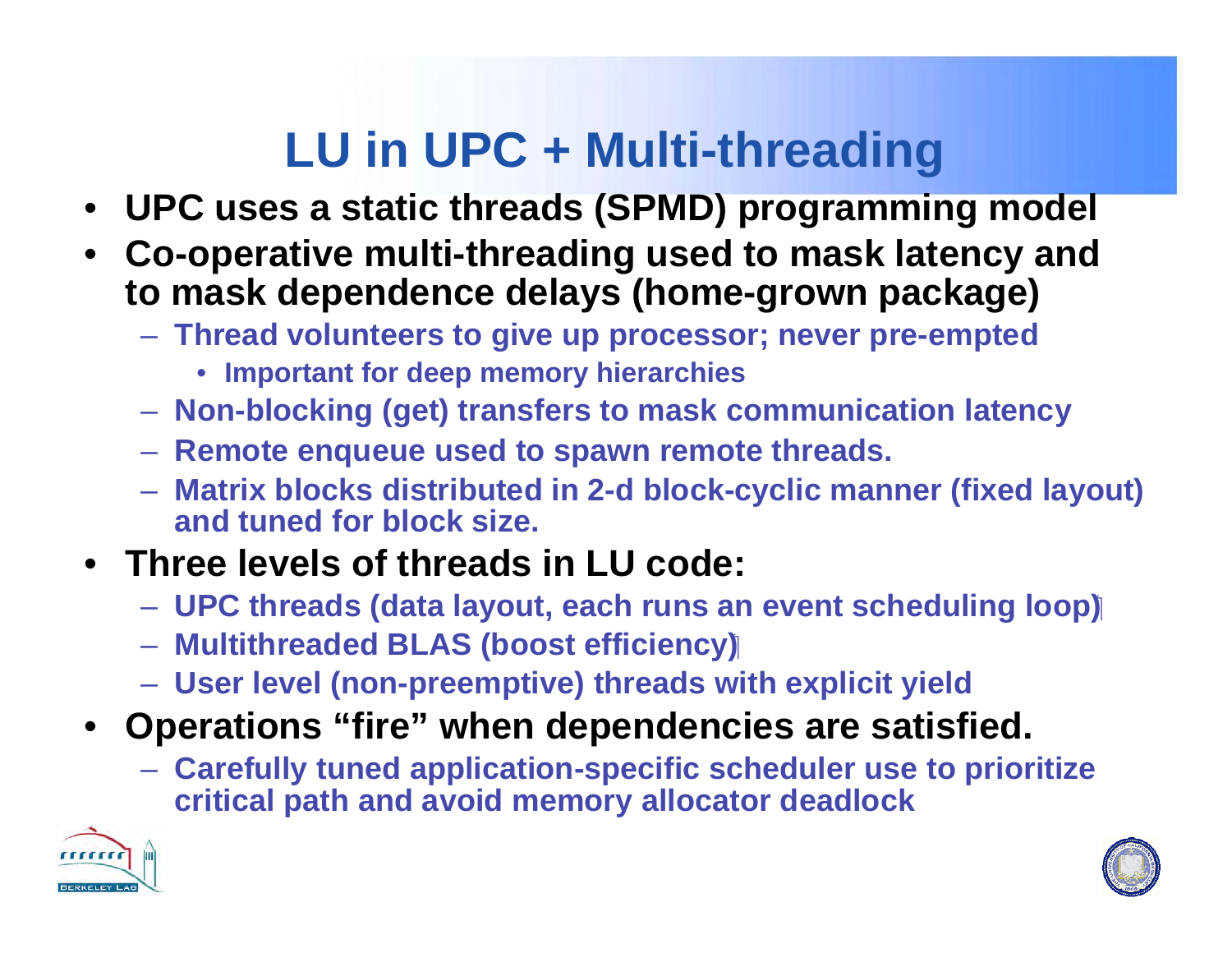### **UPC HP Linpack Performance**



•**Faster than ScaLAPACK (less synchronization), comparable to MPI/HPL**

- •**Large scaling of UPC code on Itanium/Quadrics (Thunder)**
	- •2.2 TFlops on 512p and 4.4 TFlops on 1024p

91.8% of peak on 1p Itanium 2 1.5GHz, 81.9% on 1p Opteron 2.2GHz



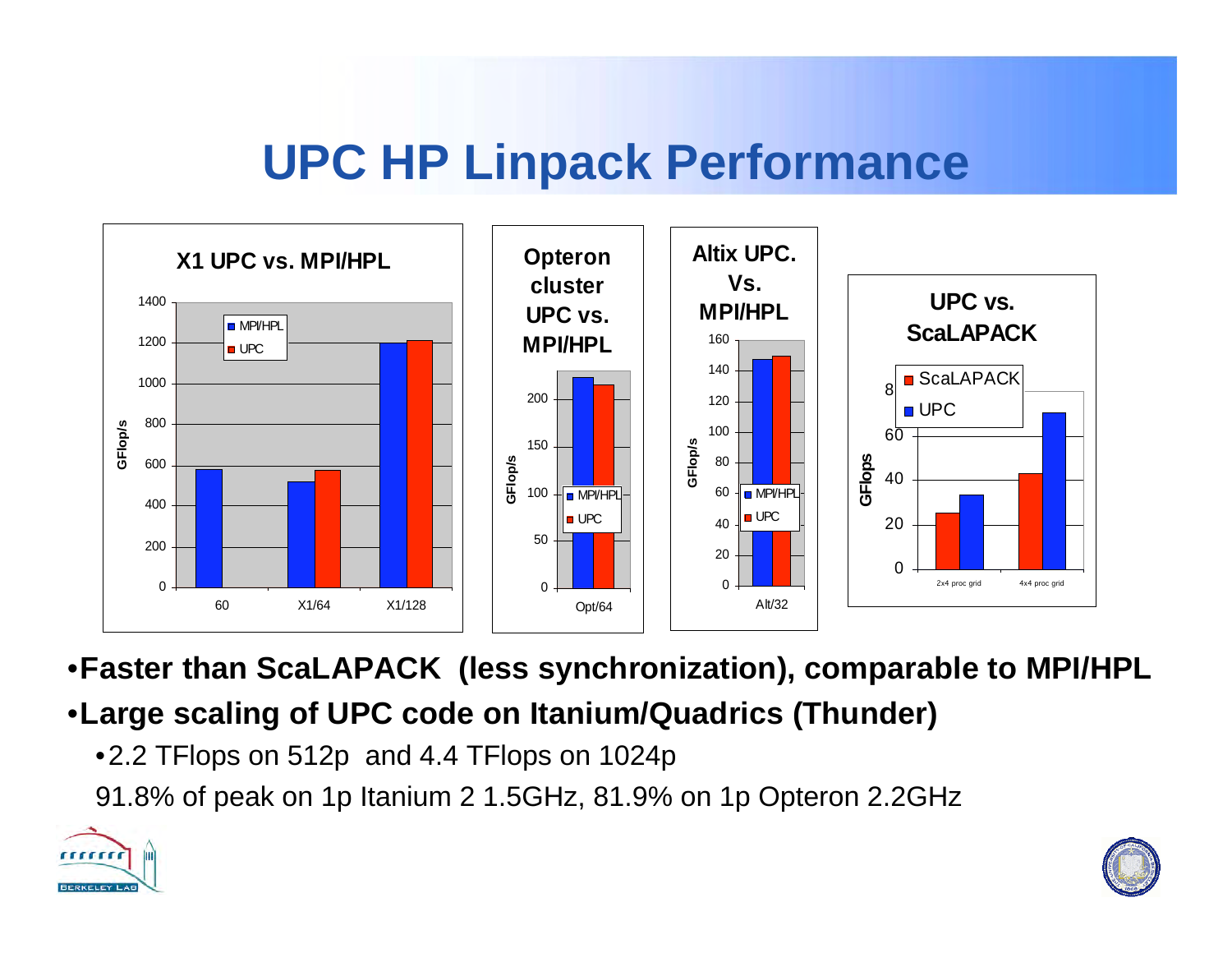### **Lessons Learned**

- **One-sided communication is faster than 2-sided** –**FFT example shown previous**
- **Global address space can ease programming**
	- $\mathcal{L}_{\mathcal{A}}$ **Dynamic scheduling can tolerate latencies**
	- **More adaptive and easier to use (fewer knobs)**
- **Principled scheduling that takes into account**
	- $\mathcal{L}_{\mathcal{A}}$ **Critical Path, Memory use, Cache, etc.**
- **Combination of dynamic loc balancing with locality control has new challenges**
	- **Previous work solve load balancing (Cilk) or locality (MPI) but not both together**
- **Current PGAS languages are not the final answer**



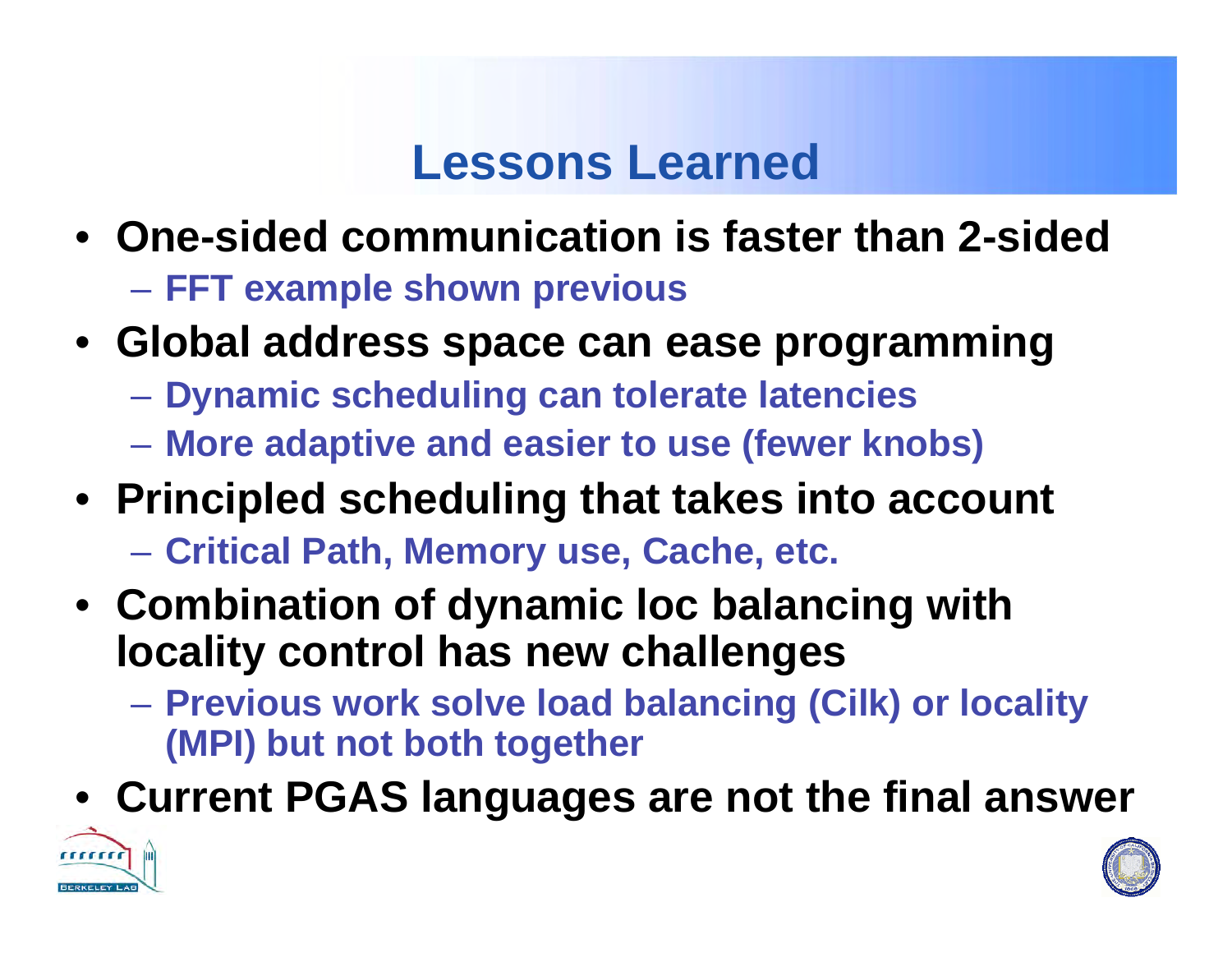

# **Rethinking Software**

# **Performance from Multicore: How hard can it be?**



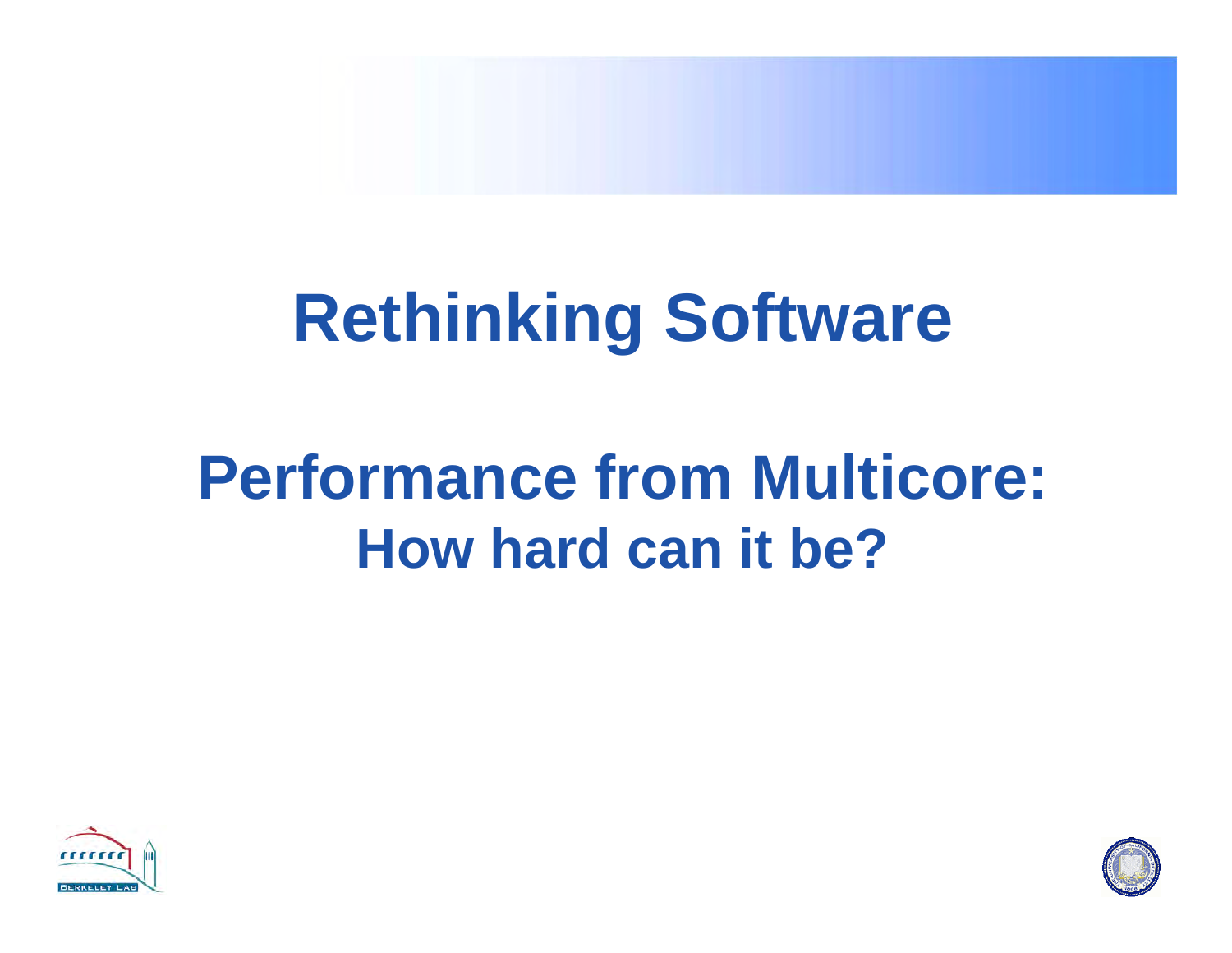# **Autotuning: Extreme Performance Programming**

- **Automatic performance tuning**
	- **Use machine time in place of human time for tuning**
	- **Search over possible implementations**
	- **Use performance models to restrict search space**
- **Programmers should write programs to generate code, not the code itself**
- **Autotuning finds a good performance solution be heuristics or exhaustive search Block size (n**
	- **Perl script generates many versions**
	- **Generate SIMD-optimized kernels**
	- **Autotuner anlyzes/runs kernels**
	- **Uses search and heuristics**
- **PERI SciDAC is including some of these ideas into compilers and domain-specific code generators libraries, e.g., OSKI for sparse matrices**



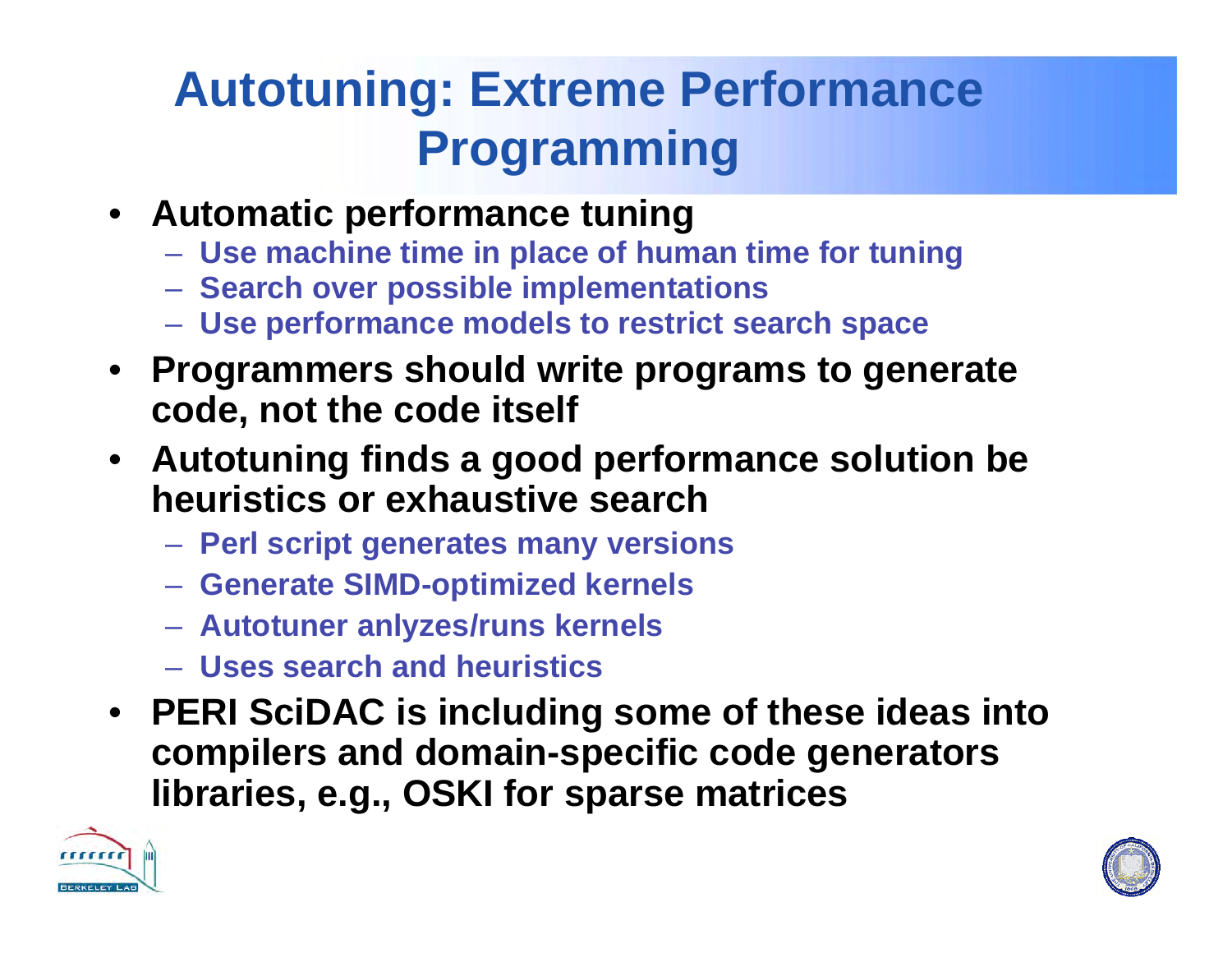# **Sparse Matrix Vector Multiplication**

- • **Sparse matrix-vector multiply**
	- **Important to applications**
- • **Challenges**
	- Very low computational intensity (often >6 bytes/flop)
		- = likely memory bound
	- **Difficult to exploit Superscalar**
	- **Difficult to exploit SIMD**
	- **Irregular memory access**
	- **Difficult to load balance**
- •**Optimizations depend on matrix**



**Optimization: 1.5x more entries (zeros)**  $\bm{\rightarrow}$  1.5x speedup

**Compilers won't do this!**



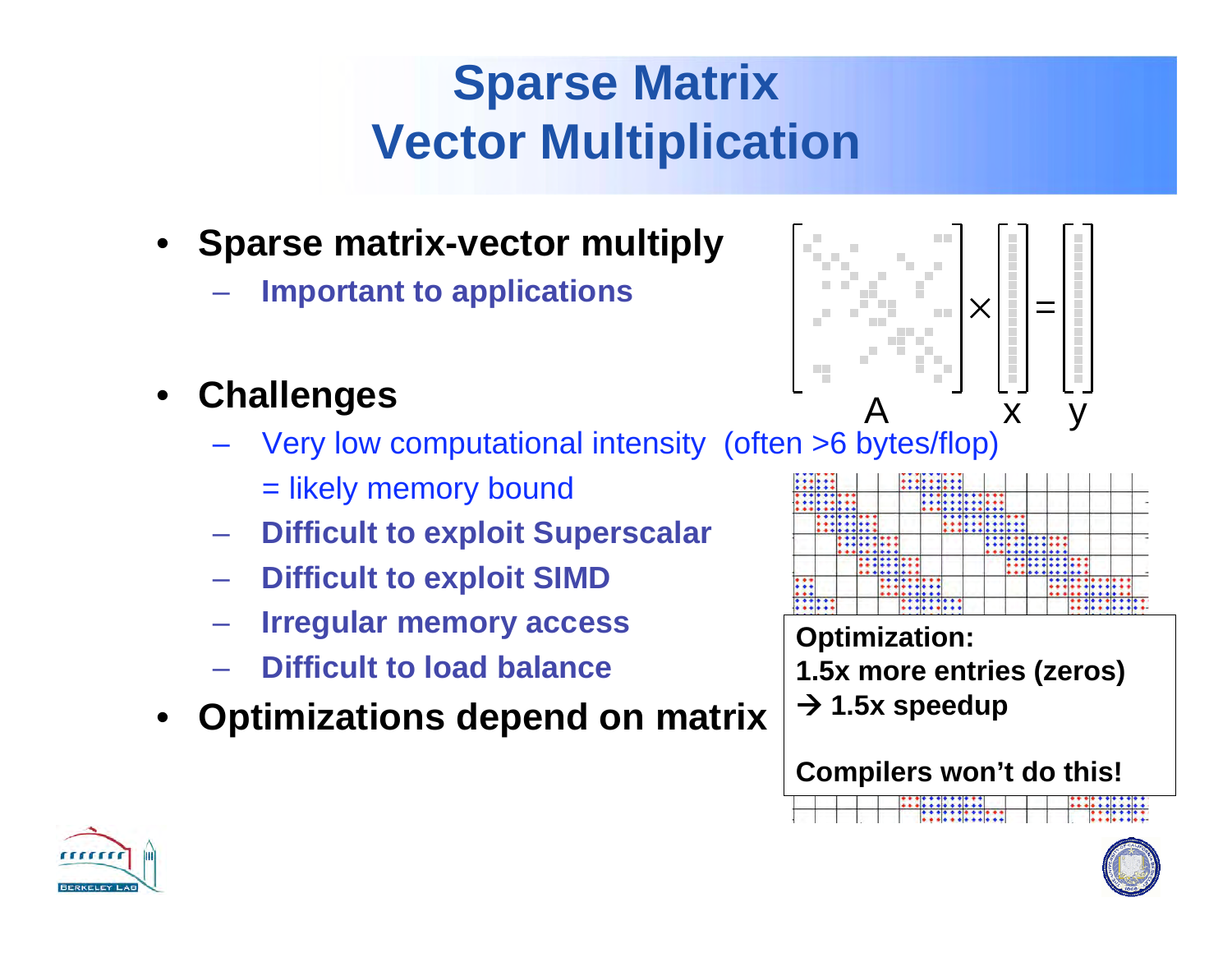### **Naïve Serial Implementation**





- **Vanilla C implementation**
- **Matrix stored in CSR (compressed sparse row)**
- **Explored compiler options, but only the best is presented here**
- **x86 core delivers > 10x the performance of a Niagara2 thread**
- **Work by Sam Williams with Vuduc, Oliker, Shalf, Demmel, Yelick**

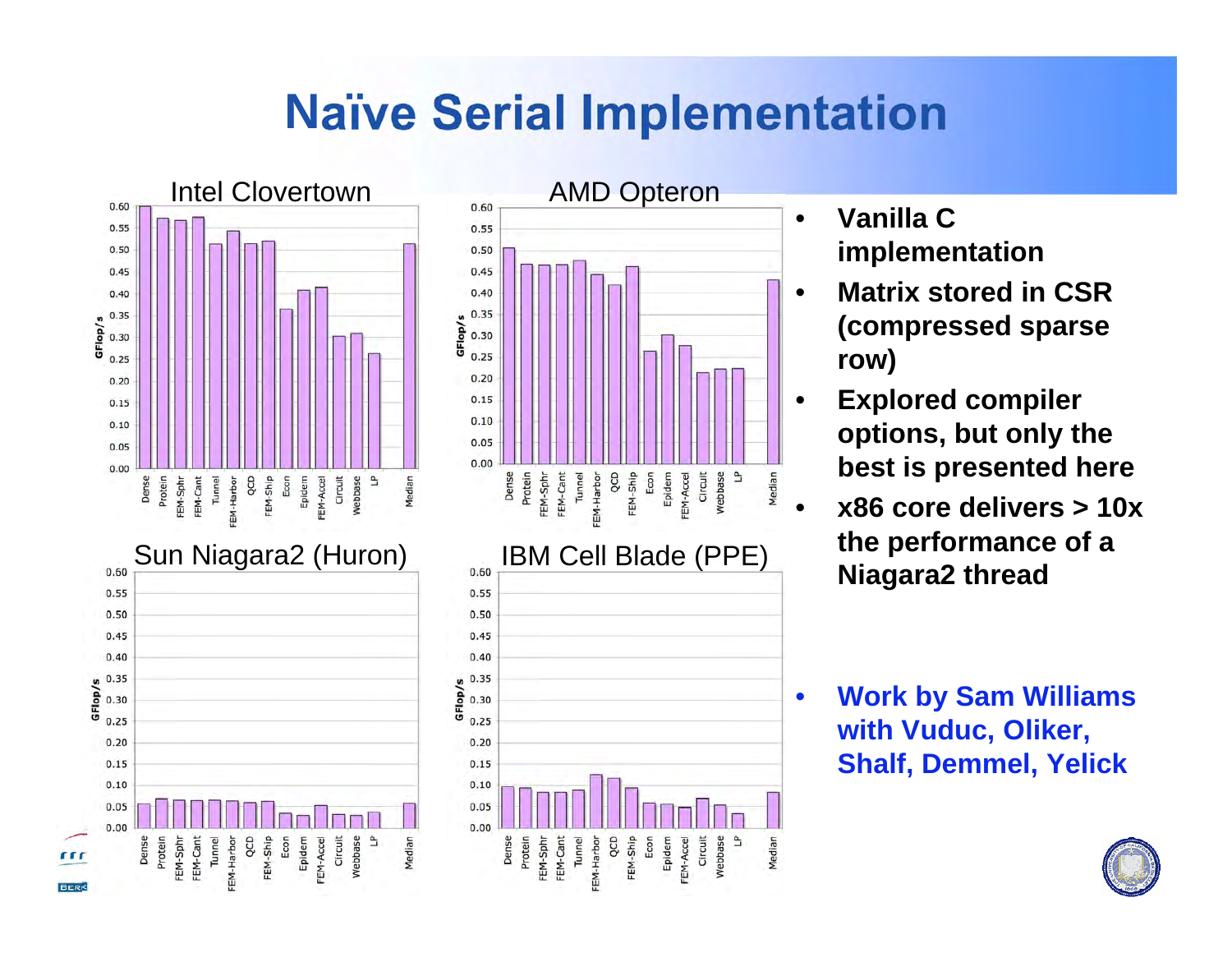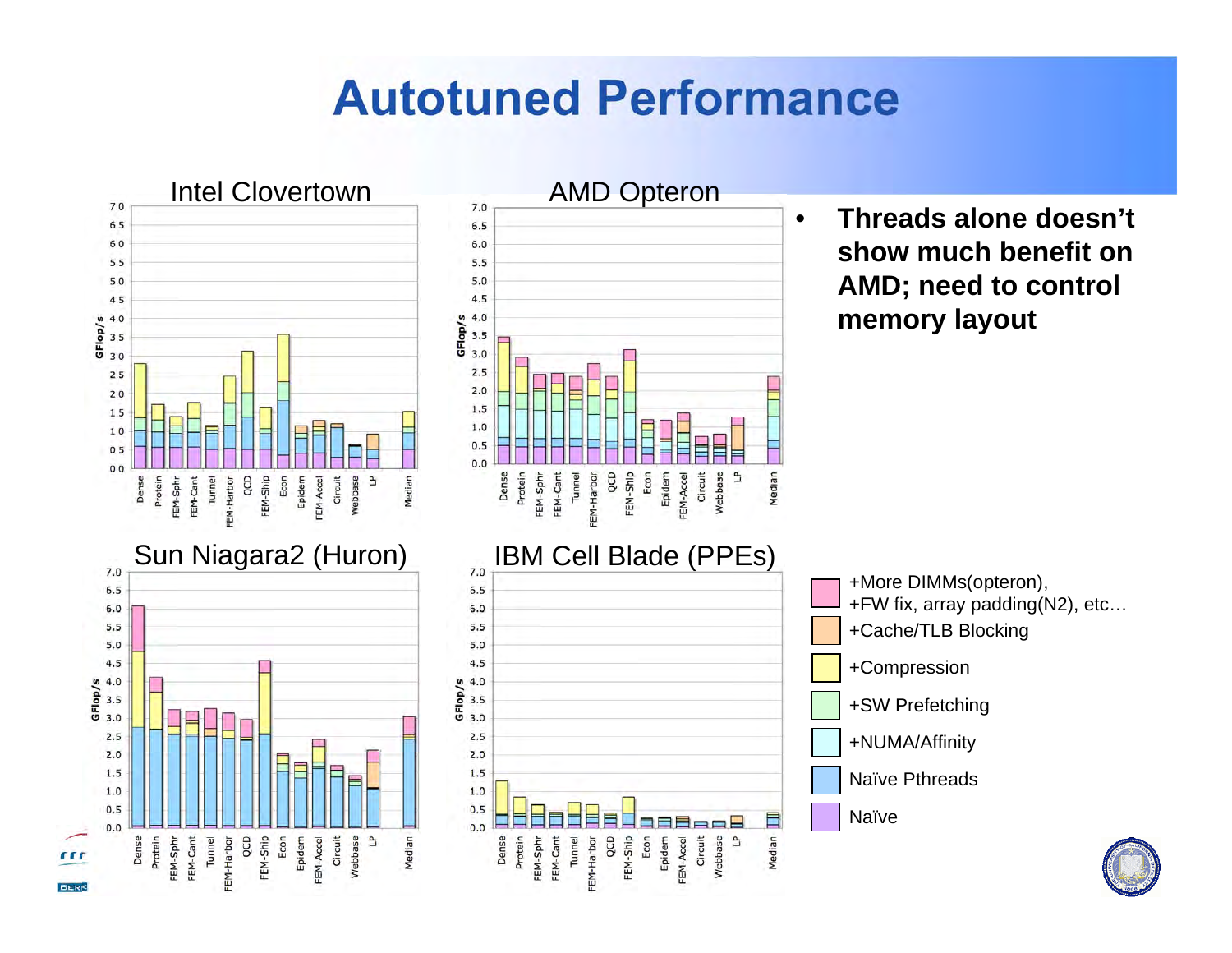#### **(+Cell/SPE version)**



- • **Wrote a double precision Cell/SPE version** •
	- **DMA, local store blocked, NUMA aware, etc…**
- • **Only 2x1 and larger BCOO**

•

Median

Median

Webbase ى

≣

FEM-Accel

Econ

Econ Epidem FEM-Accel Circuit

FEM-Ship

Epidem

FEM-Ship

Circuit

Webbase

 $\mathbf{B}$ 

- • **Only the SpMV-proper routine changed**
	- **About 12x faster (median) than using the**



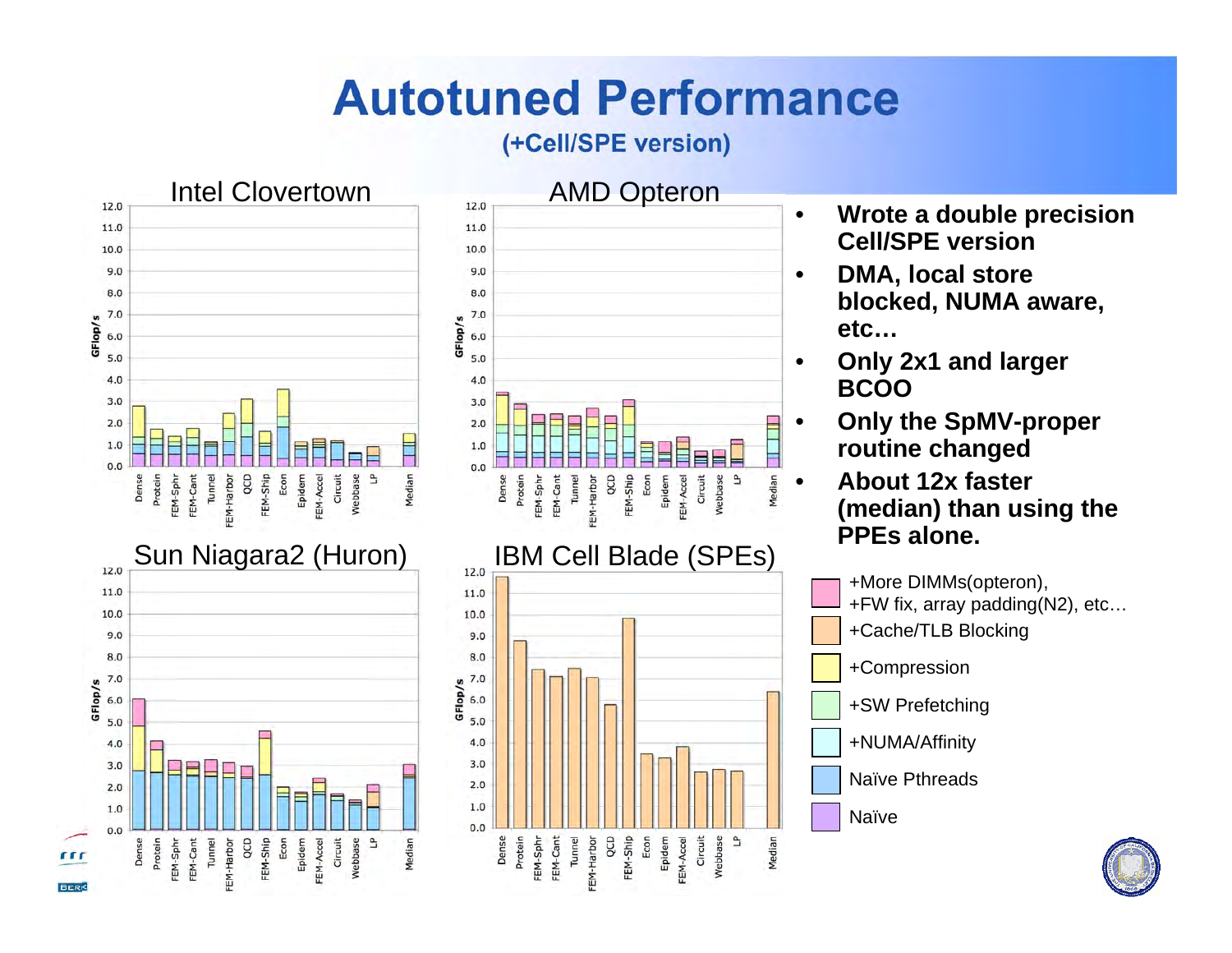#### **(+Cell/SPE version)**







- • **Wrote a double precision Cell/SPE version**
- • **DMA, local store blocked, NUMA aware, etc…**
	- **Only 2x1 and larger BCOO**

•

•

•

- **Only the SpMV-proper routine changed**
- **About 12x faster than using the PPEs alone.**

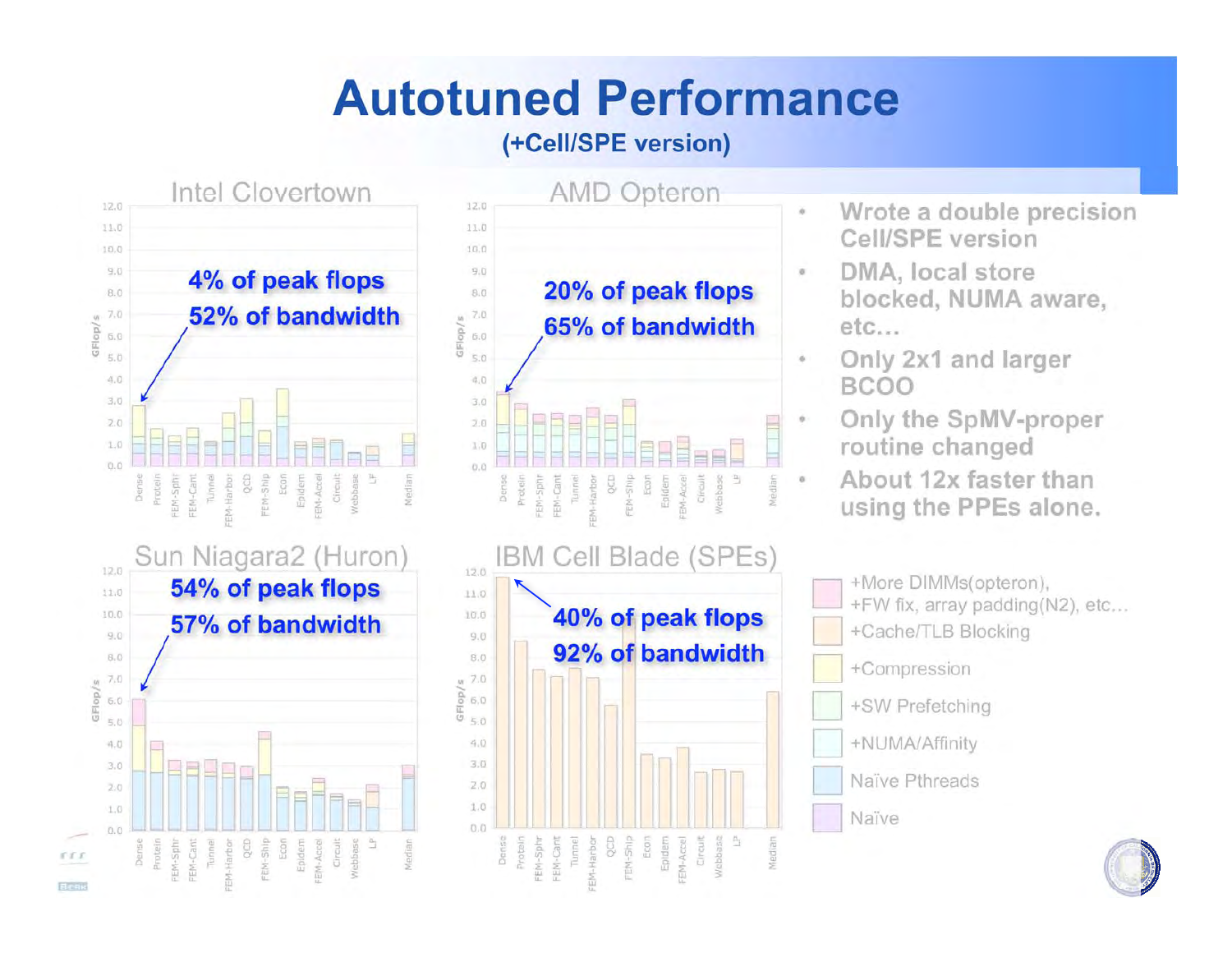### **MPI vs. Threads**





 **On x86 machines, autotuned shared memory MPICH implementation rarely scales beyond 2 threads**

•

 **Still debugging MPI issues on Niagara2, but so far, it rarely scales beyond 8 threads.**

Autotuned pthreads

- Autotuned MPI
- Naïve Serial

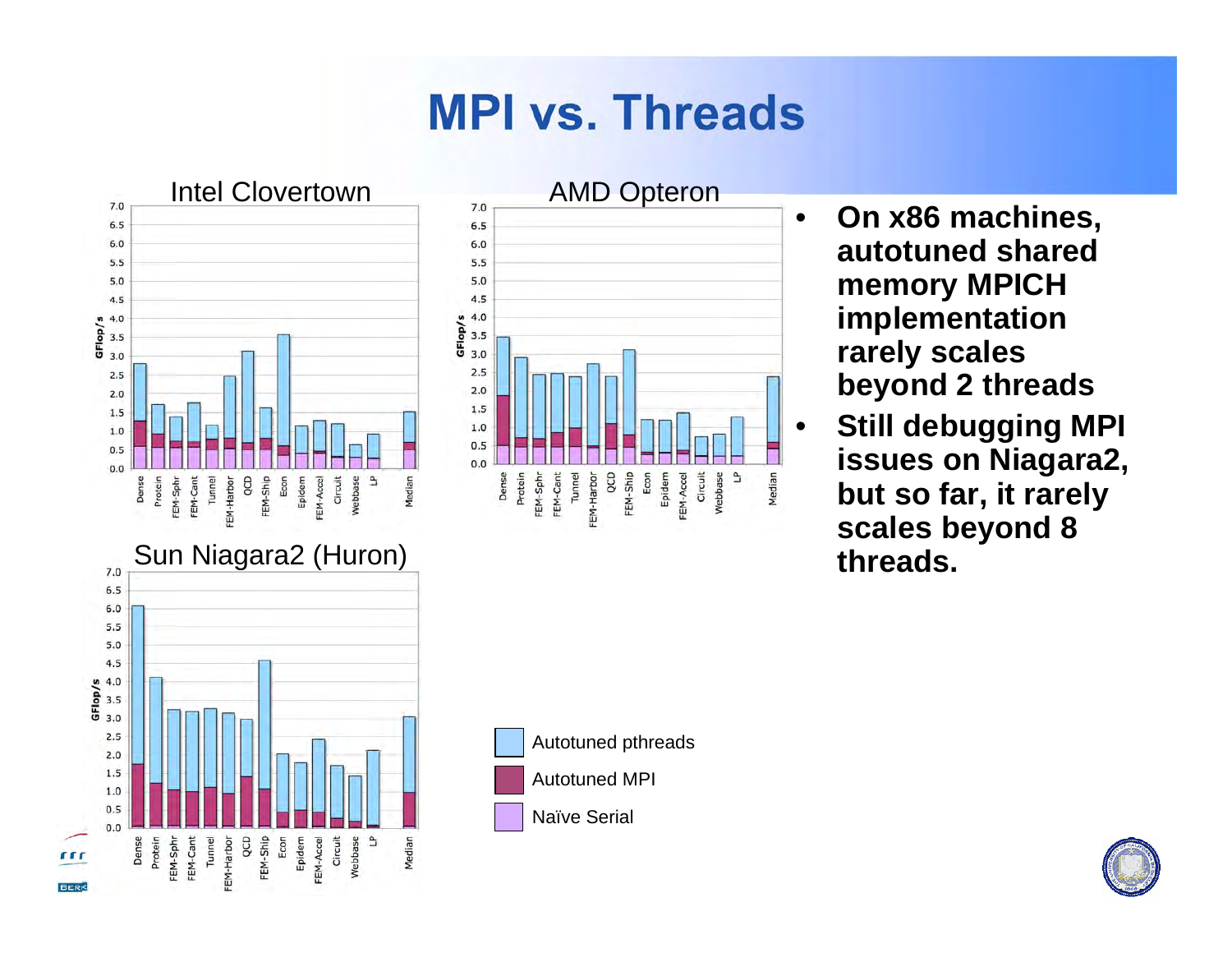# **LBMHD: Structure Grid Application**

- $\bullet$ **Plasma turbulence simulation**
- • **Two distributions:**
	- **momentum distribution (27 components)**
	- **magnetic distribution (15 vector component)**
- $\bullet$  **Three macroscopic quantities:**
	- **Density**
	- **Momentum (vector)**
	- **Magnetic Field (vector)**
- $\bullet$ **Must read 73 doubles, and update(write) 7. space**
- $\bullet$ **Requires about 1300 floating point operations per point in space**
- $\bullet$ **Just over 1.0 flops/byte (ideal)**
- •**No temporal locality between points in space within one time step**
- • **Work by Sam Williams with Jonathan Carter, Lenny Oliker, John Shalf, and Kathy Yelick**





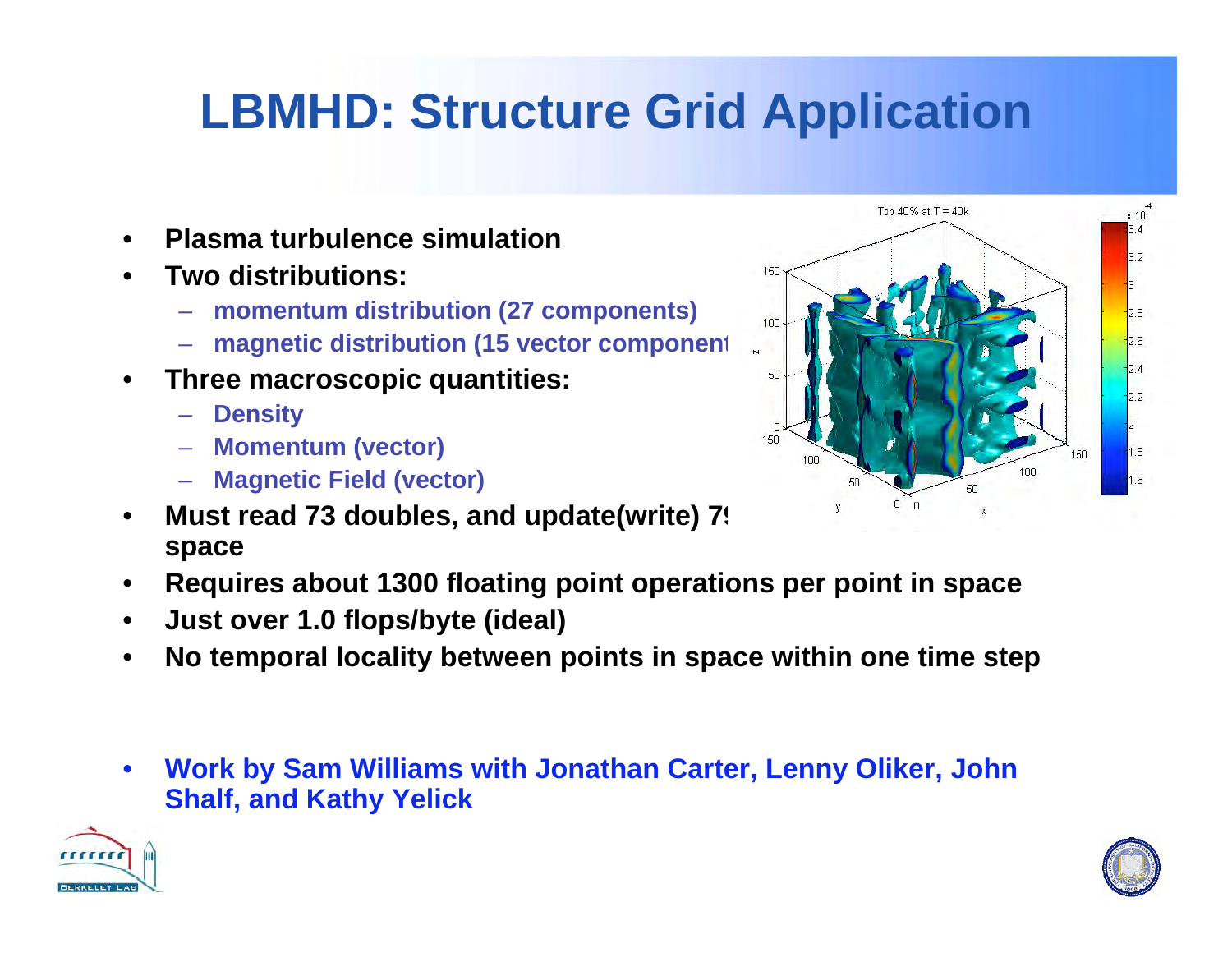#### **(Cell/SPE version)**

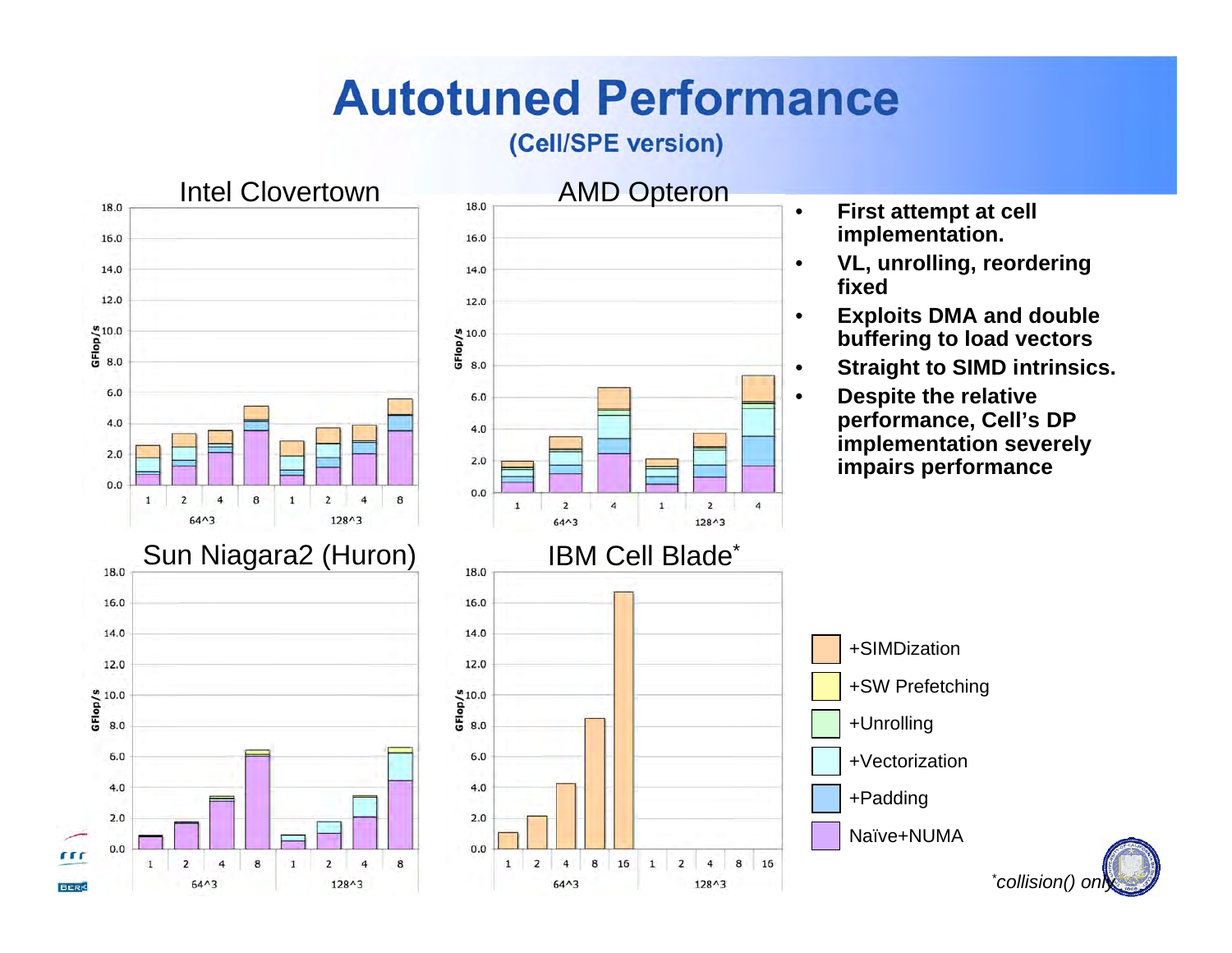#### **(Cell/SPE version)**

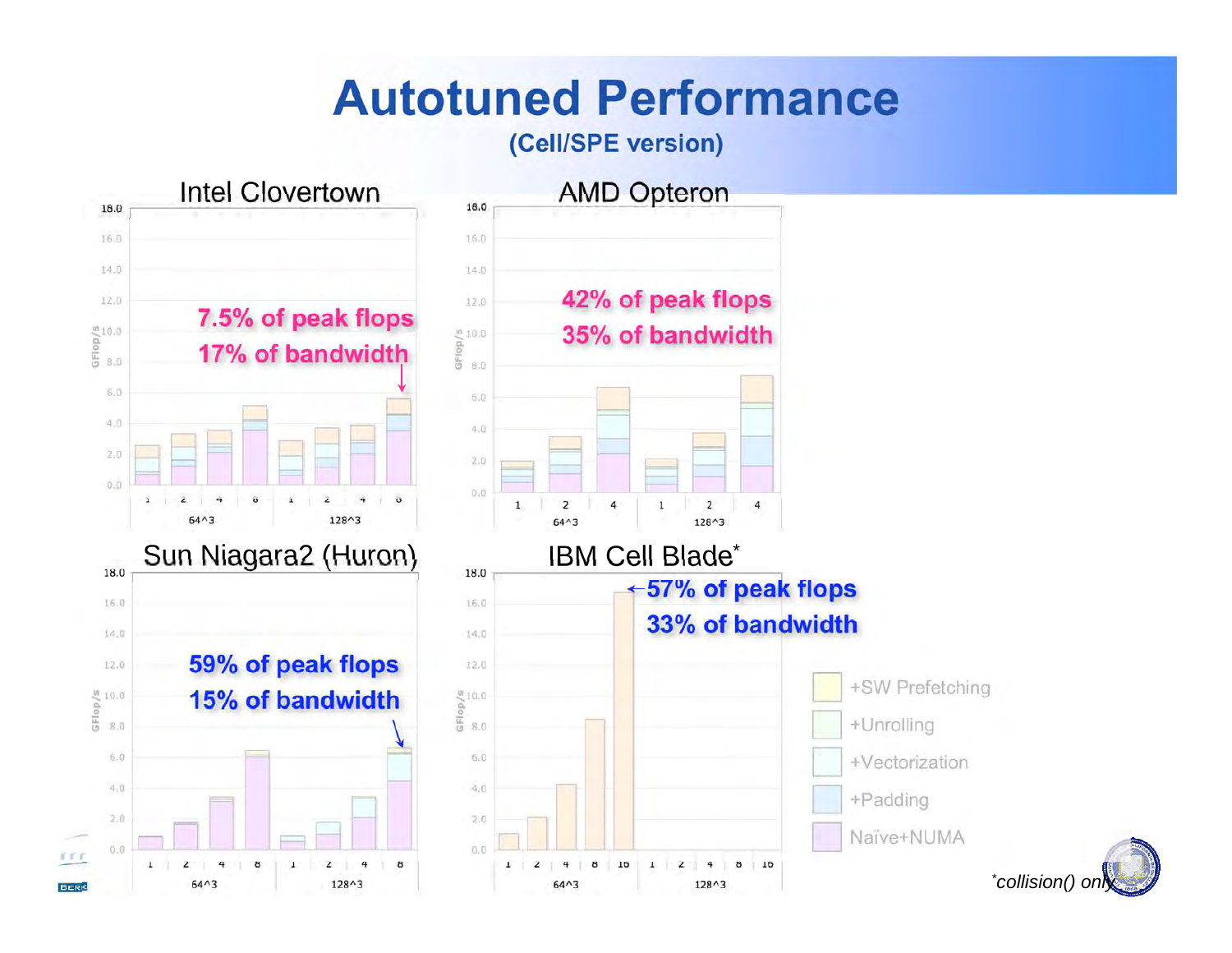## **Lessons Learned**

- **Number of cores/chip will grow with Moore's Law**
- **Experience on multicore today is limited**
	- **Current multicore (AMD and Intel) look like SMPs, but GPUs, games, and others will influence them**
- **Explicitly manage memory is easier to tune for**
	- **Put/Get (DMA) operations are a good fit (PGAS?)**
- **MPI is not a viable model for Exascale**
	- **Does not get best performance**
	- **Does not permit sharing, which will be critical**
		- **Sharing data will be critical as cores count grows**
		- **A 10x10x10 grid subdomain has >50% surface area; we can't afford "ghost" regions at this scale or below**
	- **Even threads may be too heavy-weight for 1K cores**
- • **Need a new dynamic model for software**
	- **Write programs to write applications and libraries**



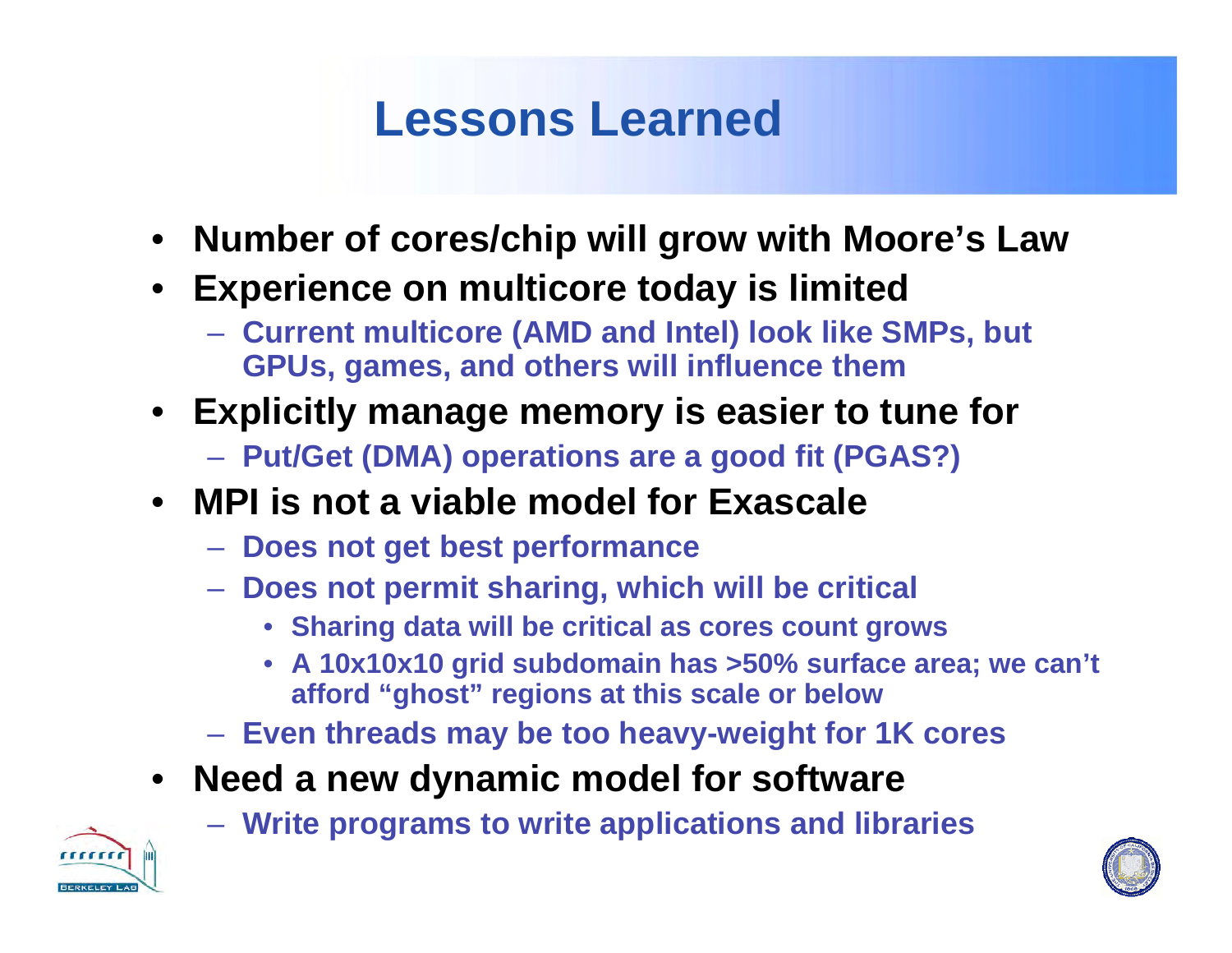

# **Rethinking Algorithms**

# **Count memory, not Flops**



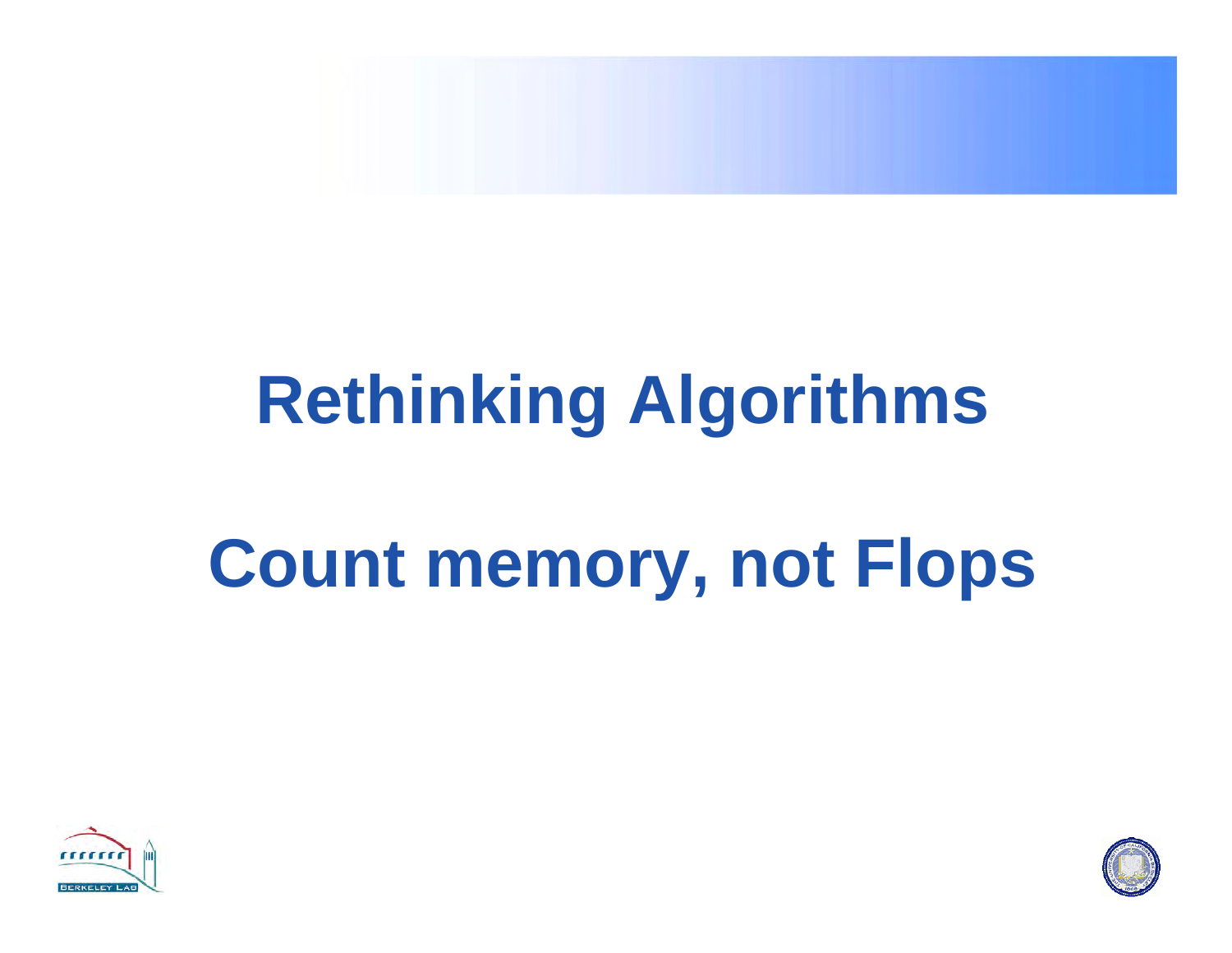### **Latency and Bandwidth-Avoiding**

- • **Many iterative algorithms are limited by**
	- **Communication latency (frequent messages)**
	- **Memory bandwidth**
- $\bullet$  **New optimal ways to implement Krylov subspace methods on parallel and sequential computers**
	- **Replace x Ax by x [Ax,A 2x,…A kx]**
	- **Change GMRES, CG, Lanczos, … accordingly**
- $\bullet$  **Theory**
	- **Minimizes network latency costs on parallel machine**
	- **Minimizes memory bandwidth and latency costs on sequential machine**
- **Performance models for 2D problem**
	- **Up to 7x (overlap) or 15x (no overlap) speedups on BG/P**
- •**Measure speedup: 3.2x for out-of-core**



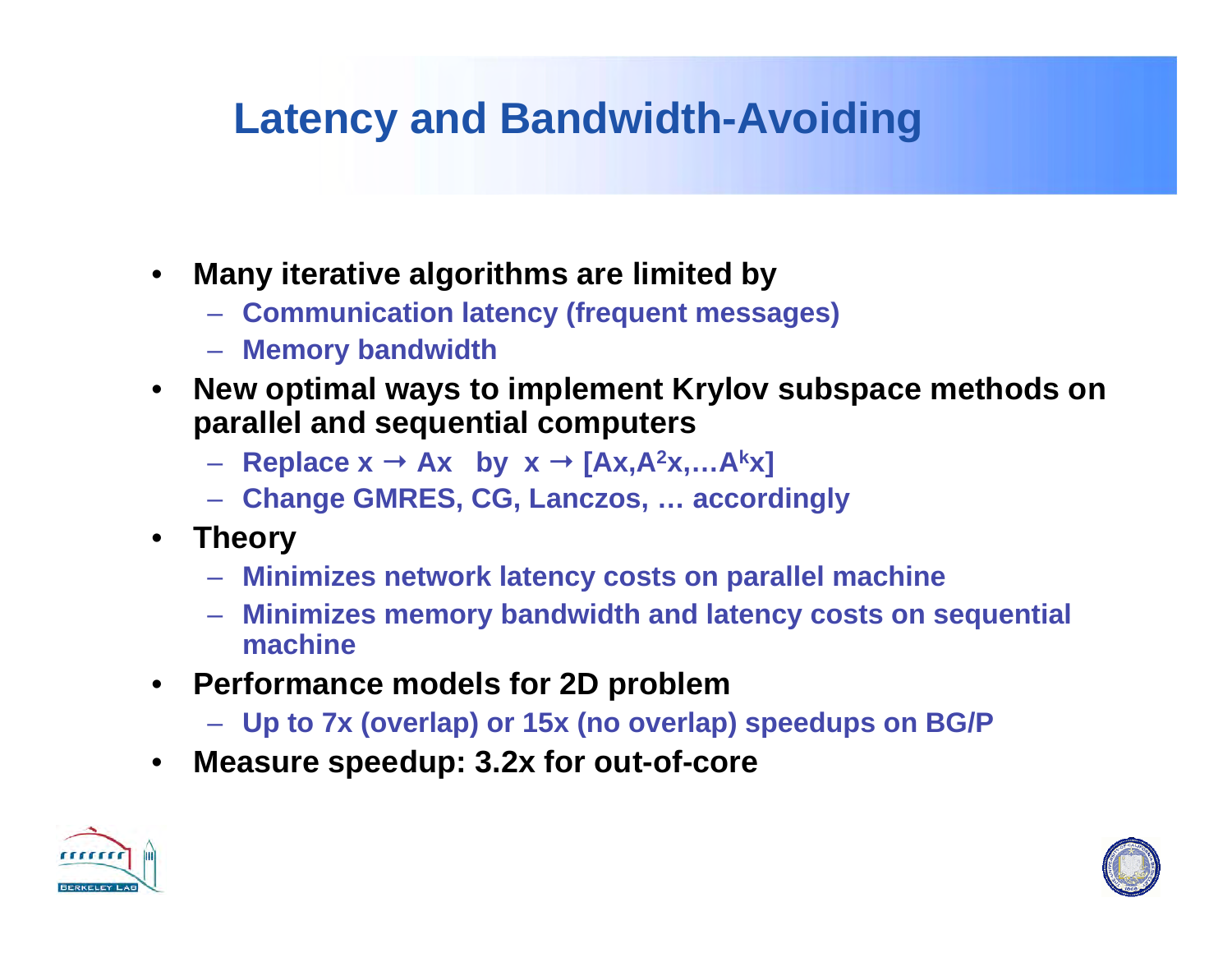**Latency Avoiding Parallel Kernel for [x, Ax, A 2x, … , A kx]**

- **Compute locally dependent entries needed by neighbors**
- **Send data to neighbors, receive from neighbors**
- **Compute remaining locally dependent entries**
- **Wait for receive**
- **Compute remotely dependent entries**



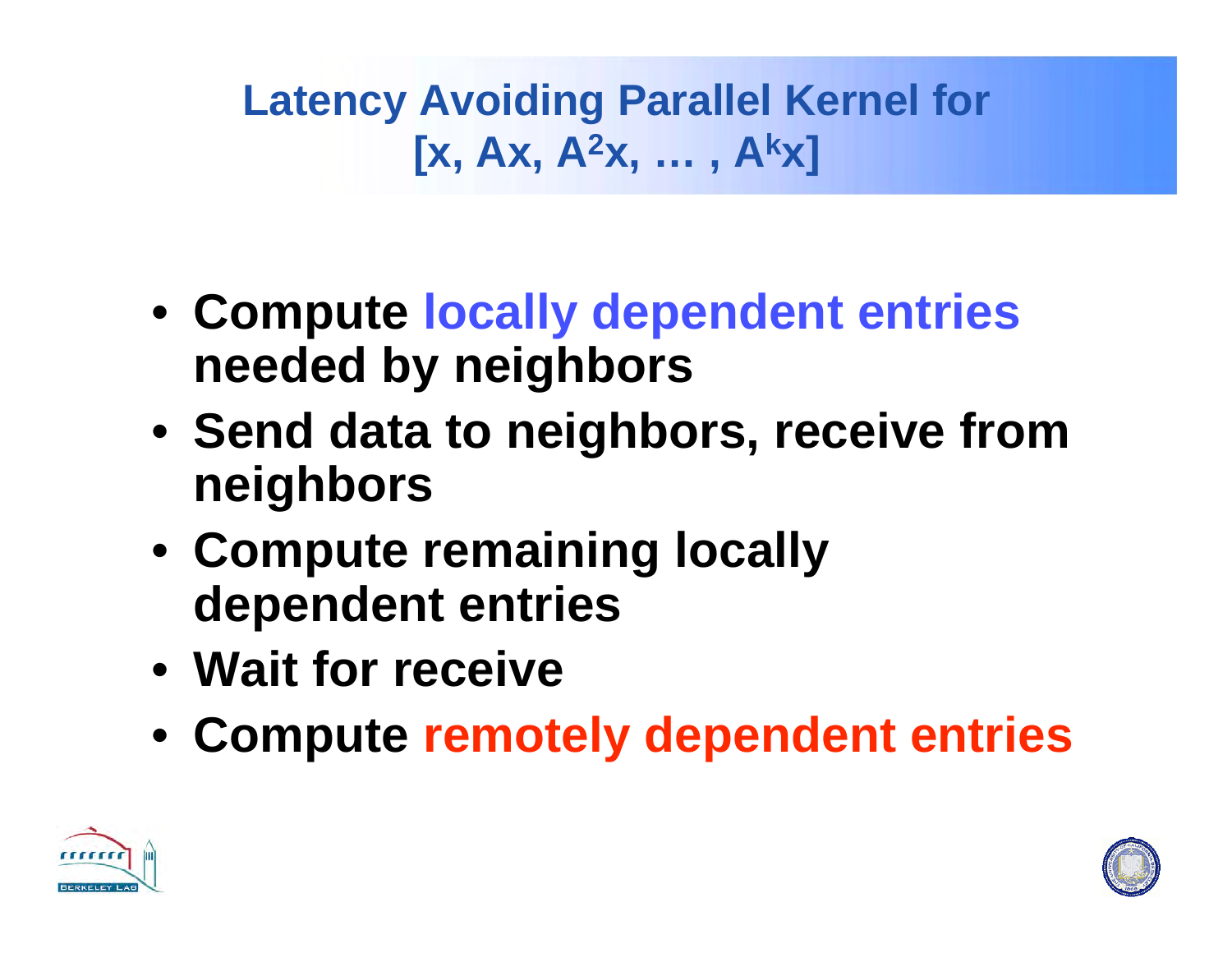#### **Locally Dependent Entries for [x,Ax,…,A8x], A tridiagonal**



Can be computed without communication k=8 fold reuse of A



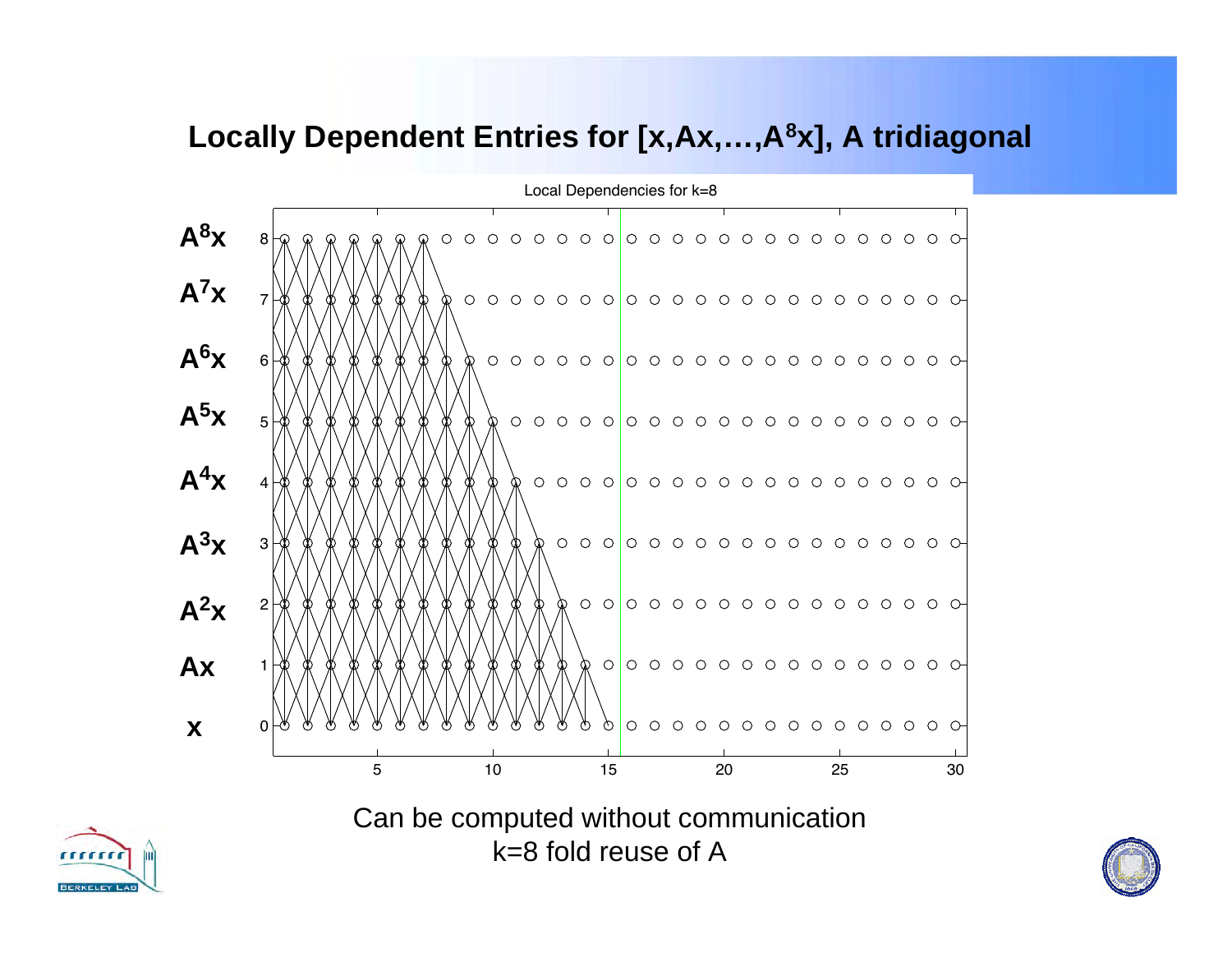### **Remotely Dependent Entries for [x,Ax,…,A8x], A tridiagonal**



One message to get data needed to compute remotely dependent entries, not k=8 Price: redundant work<u>,,,,,,,,</u>

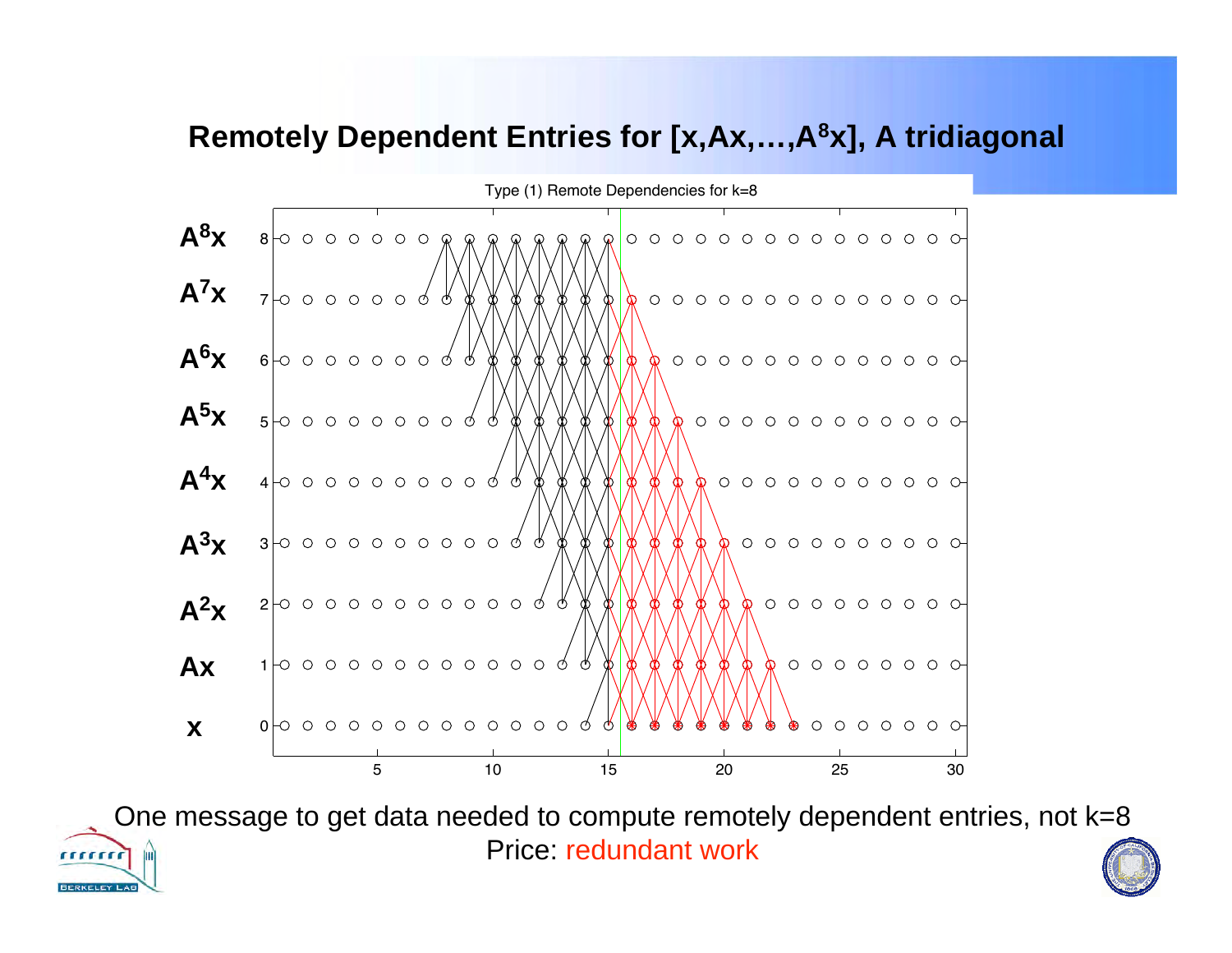#### **Fewer Remotely Dependent Entries for [x,Ax,…,A8x], A tridiagonal**



Reduce redundant work by half



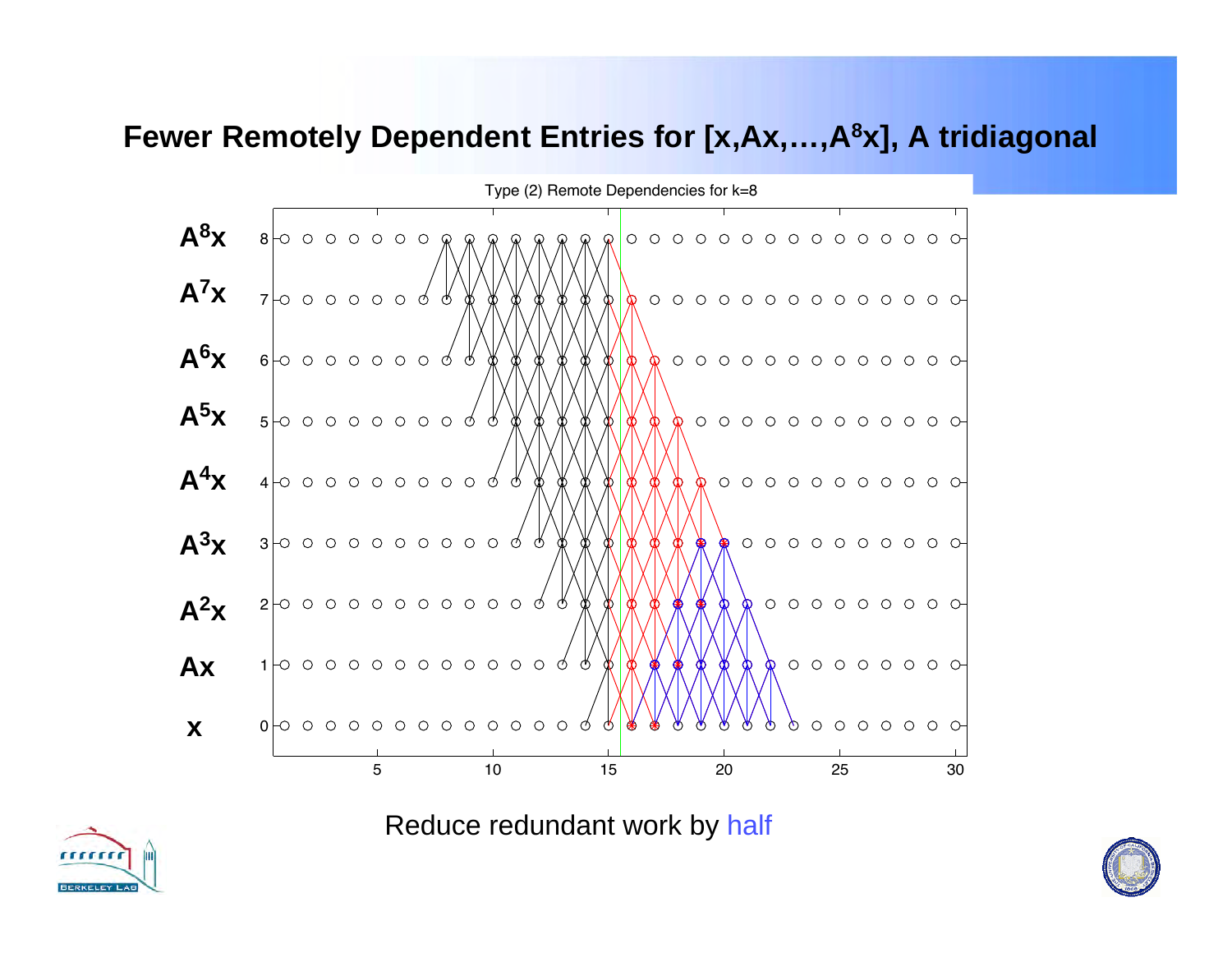

# Can use Matrix Power Kernel, but change Algorithms

**BERKELEY**